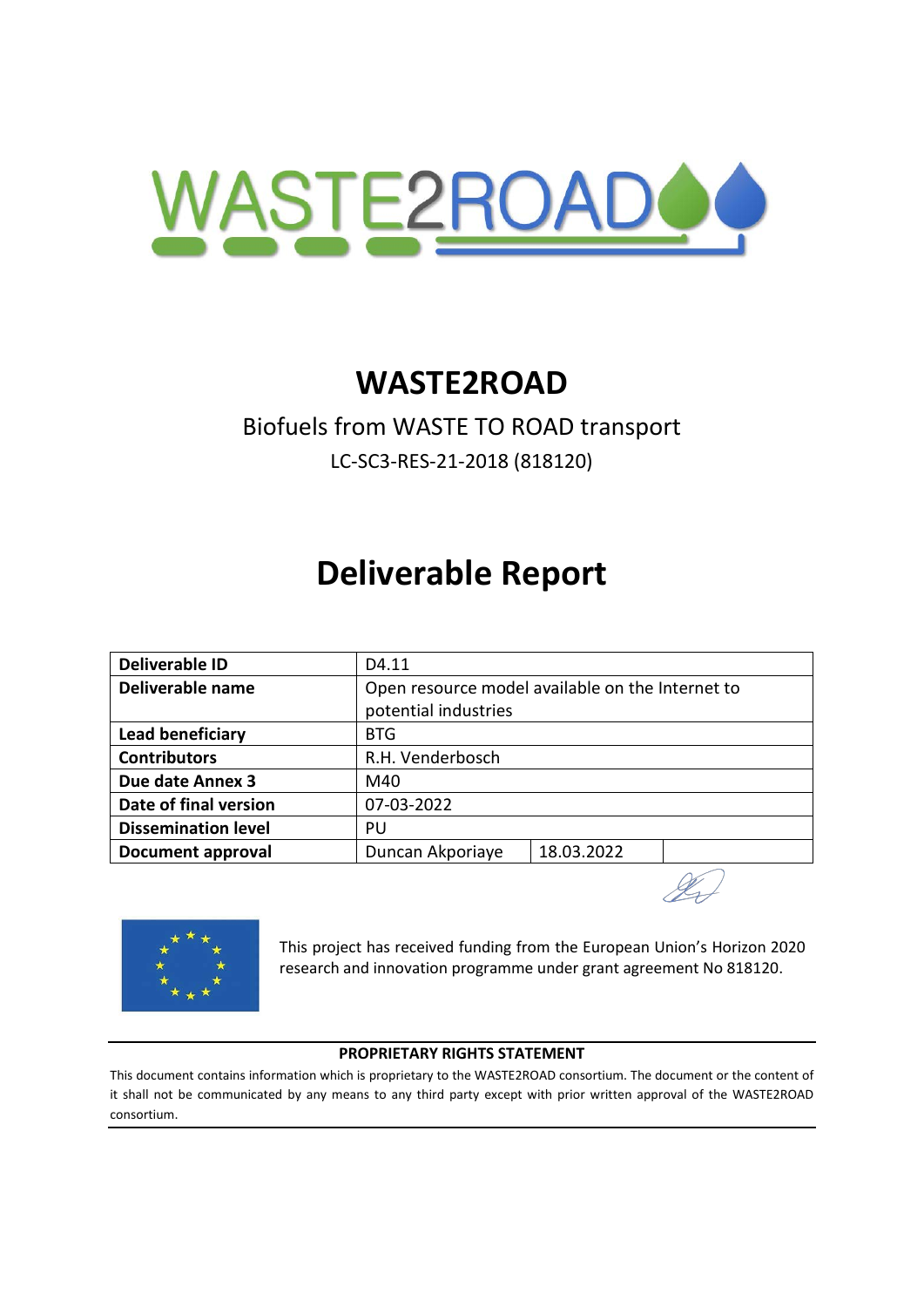

# **Description of the deliverable content and purpose**

**Task 4.5 Modelling** (M12-M42) (BTG) Simplified and easily accessible models (next to more detailed overall models to be developed in WP5) will allow immediate exploitation of the project results by addressing potential industries also outside the consortium. In addition to mass and energy balances, specific emphasis in this modelling is on tracking the contaminant flow (ash, metals, nitrogen, oxygen) from oxygenated bio-liquid to oxygen-lean or oxygen-free product. This task will feed WP5 with performance balances for the co-FCC and co-hydrotreating experiments, also to allow tracking of the green bio-carbon. Draft models will be prepared in M24, while final models will be made available in M42. As an exploitation tools BTG will provide free accessible open resource models for case-studies available on the internet at no cost to any interested party, (CoCo Simulator).

In this deliverable an open resource model for hydrotreating pyrolysis oils that is published on the Wase2Road's website will be further detailed. The purpose of the flowsheet is to allow interested parties to investigate and validate some of the project results.

Through the flowsheet, rather generic mass and energy balances are provided to consortium partners, as well as for the third parties outside the consortium. Emphasis in this modelling is on tracking the elemental flows(and mainly nitrogen and oxygen), while tracking ash and metals is yet too complicated and lack of reliable data prevails specific conclusions. These aspects are considered elsewhere (D3.11). This deliverable can be used to feed WP5 with performance balances for the value chain of going from biomass into biofuels through co-refining, either by co-FCC or by co-hydrotreating experiments. It can also be used as a first directive tool to understand the methodology to track the green bio-carbon in those co-refined streams. The latter may require substantial upgrading of the flowsheet, by implementing tools, first to understand the co-feeding reaction mechanisms and possible synergies, and then to predict the quantity and quality of the derived products

It is not the intention yet to provide such a detailed model here. By definition, a model is a bad representation of the reality and is as good as the input data provided. In addition, the flowsheet provided intentionally does not provide a fully correct design as anticipated in a future exploitation activity. Parts of the anticipated design are under IPR considerations. What is presented is a tool for interested parties, from the academic and non-academic sectors, to understand some principles behind the pyrolysis oil (production and) treatments, with the main objective to provide models on basis of which better ones can be derived.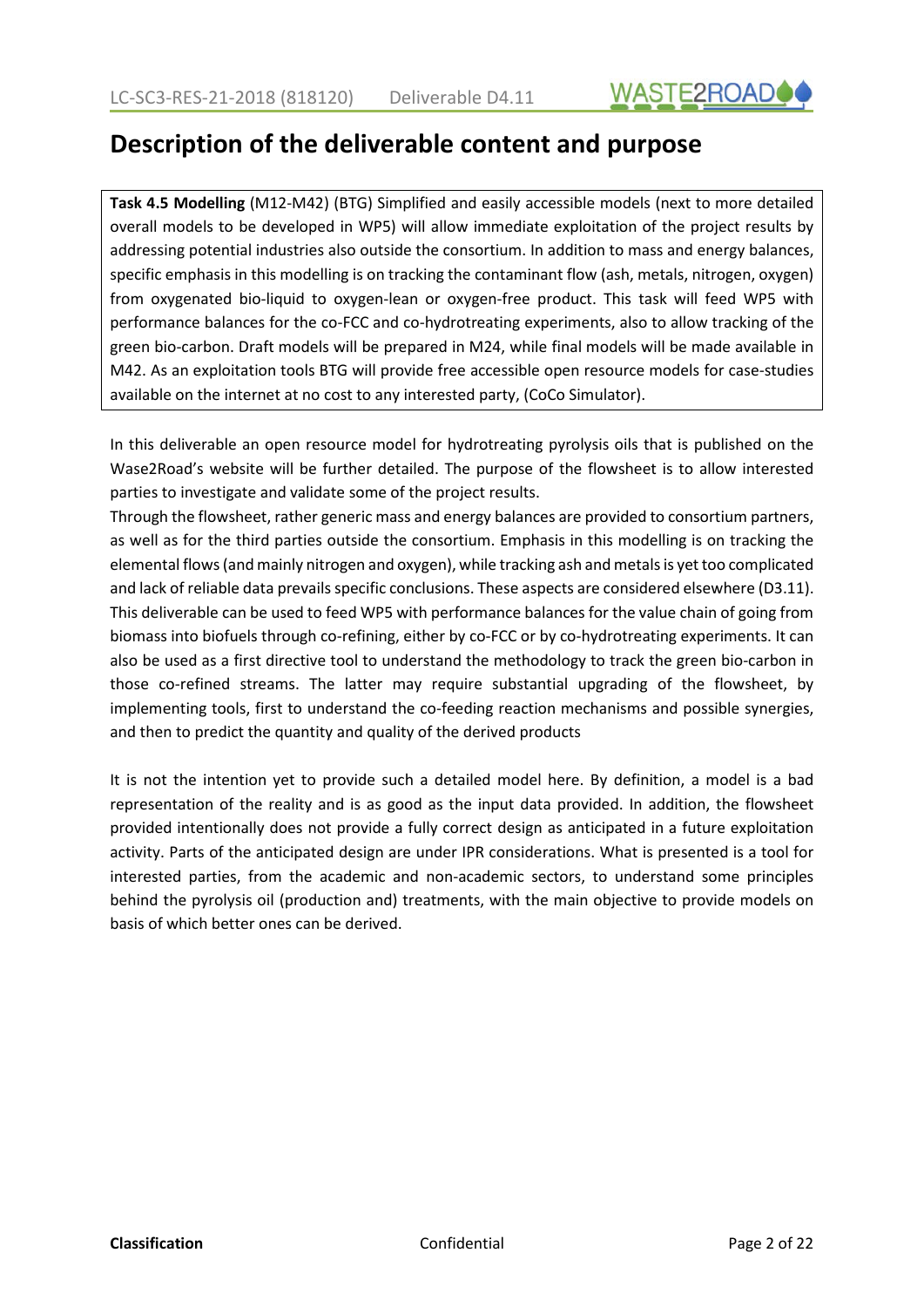

# **Table of Contents**

| $\mathbf{1}$   |     |       |  |
|----------------|-----|-------|--|
|                | 1.1 |       |  |
|                | 1.2 |       |  |
| $\overline{2}$ |     |       |  |
|                | 2.1 |       |  |
|                | 2.2 |       |  |
|                | 2.3 |       |  |
| 3              |     |       |  |
|                | 3.1 |       |  |
|                | 3.2 |       |  |
|                |     | 3.2.1 |  |
| 4              |     |       |  |
|                | 4.1 |       |  |
|                | 4.2 |       |  |
| 5              |     |       |  |
| 6              |     |       |  |
| $\overline{7}$ |     |       |  |
| 8              |     |       |  |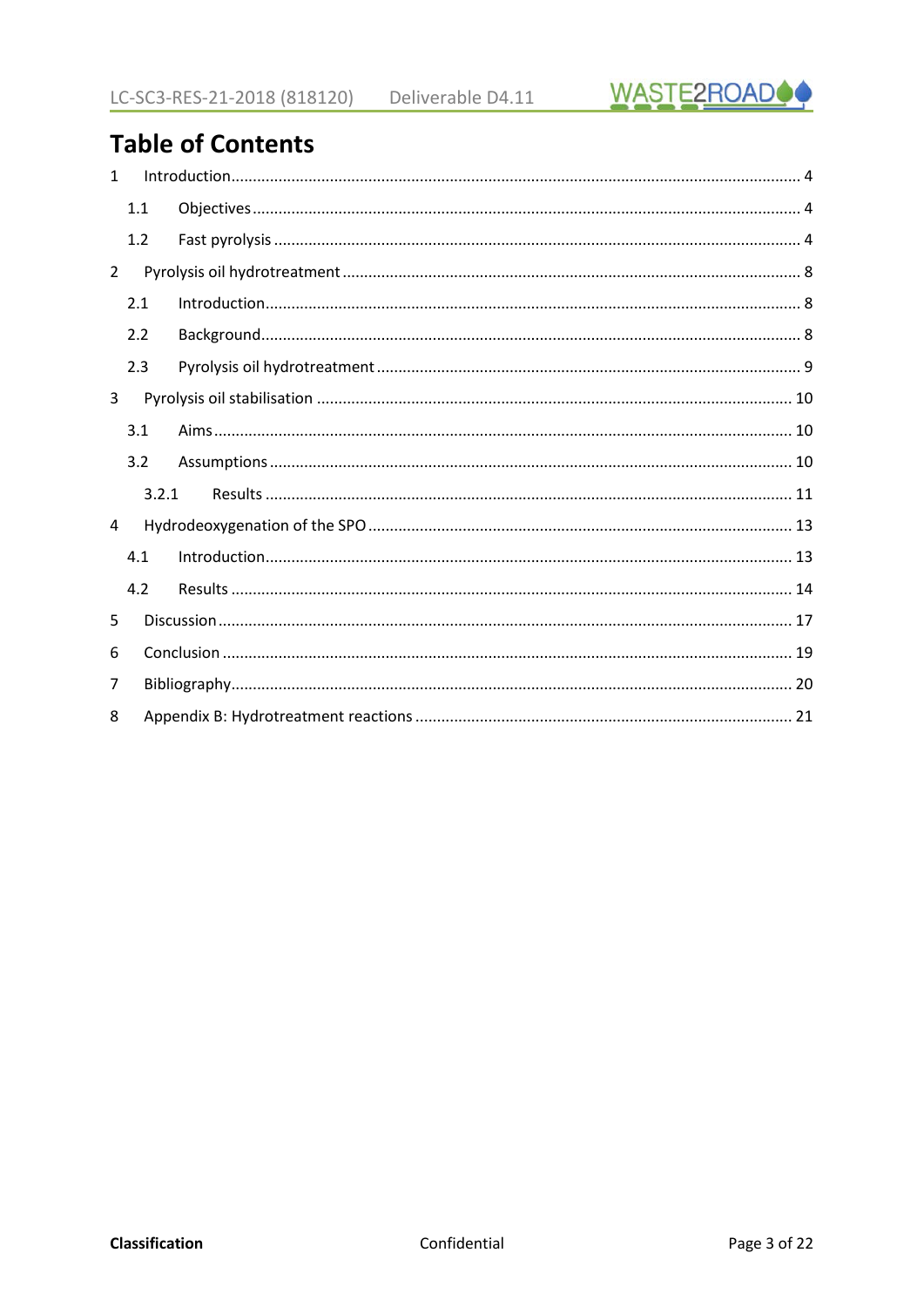

## <span id="page-3-0"></span>**1 Introduction**

#### **1.1 Objectives**

This deliverable describes the hydrotreatment of pyrolysis oil as a flow sheeting package in the freeware COCO Simulations. It actually builds further on a pyrolysis oil production model as being developed within the framework of 4REFINERY. This latter model is already publicly available on the website of CoCo.<sup>1</sup>

COCO, and its Cape Open Flowsheet Environment (COFE), is software that is especially suitable for models that require low precision. COFE offers one type of unit operator for the most important unit operations. COCO is visually strong and easily understandable. The lay-out of the flowsheet can be altered and all kinds of data and text can be displayed to explain what takes place in the model. The limited number of options that is available per unit operation, makes it easily alterable for a user unfamiliar with the process.

The COCO database contains only the most basic compounds. Unavailable compounds can be defined in another Cape Open program, ChemSep, but the options for the definition of the compounds are limited. Interactions parameters have to be defined manually. Next to this, only a small number of property packages is available within COCO. This can give difficulties for obtaining realistic values from the model, especially when extreme temperatures or pressures are required.

The COCO software is freely available and can be easily downloaded from the Internet, allowing BTG to freely distribute the model to interested parties, amongst other potential to customers, to get familiar with pyrolysis. This model is based on knowledge from BTG, largely implemented in the first of a kind operational unit. The first modelling approach was made by a series of students from Saxion Hogeschool Enschede and Twente University, under guidance of BTG.

This section describes the checks that have been executed on the hydrotreating models, and the final steps to be able to make the model publicly available. It is obvious that the off gases can be used to deliver (part of) the hydrogen required in the previous steps, and this was and is part of ongoing work. In addition, separation steps can be included to yield finished distilled products from SDPO. These steps are not included in this flowsheet.

#### **1.2 Fast pyrolysis**

Biomass is the collective name for mainly plant based materials that can be used for energy production or can be used in industrial processes. Biomass can be purposely grown but can also be rest material. Biomass is typically made up out of lignin, cellulose, and hemicellulose. The ratio of those materials differs depending on the type of biomass.

Fast pyrolysis is a process performed at a temperature of roughly 500°C and atmospheric pressure. The pyrolysis takes place during a few seconds and is an irreversible reaction in which the biomass is decomposed in smaller compounds. Tar like compounds and light gases  $(C_1-C_4)$  are undesired products, resulting in a short but stringent process. Due to the nature of biomass the produce compounds have many oxygen atoms and are often sugary and contain aromatic rings.

The model delivered before simulated the results of a commercial unit. This delivered model was carefully checked for differences with the operations to achieve a model that would resemble the

<sup>1</sup> https://www.cocosimulator.org/index\_sample.html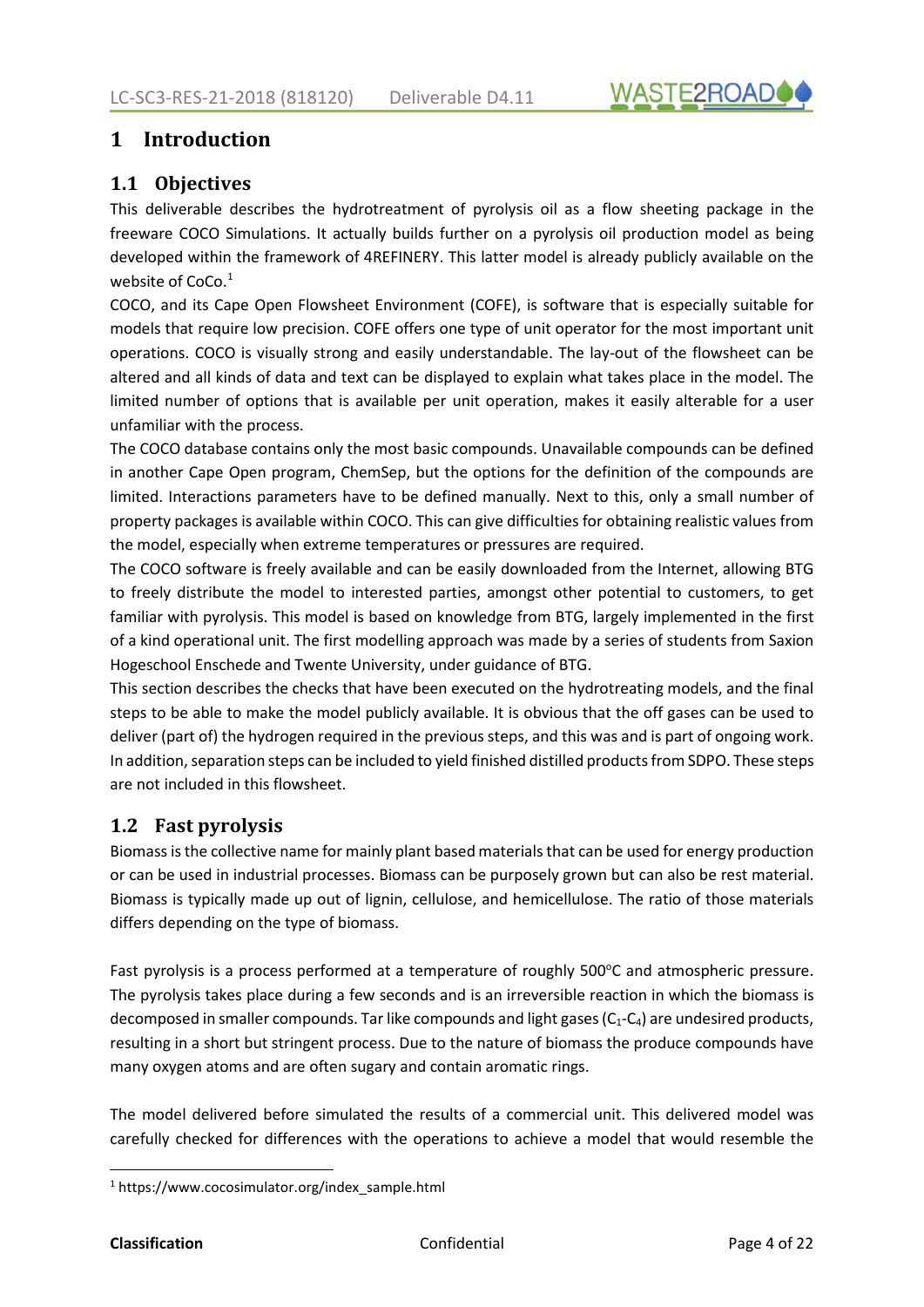commercial plant on both micro and macro scale. The flowsheet of both the delivered model and the final model can be found as an open resource flow sheeting example on the Internet.<sup>2</sup>

Shortly, wet biomass with a typical water content over 10 wt.%, is dried with dry air heated by steam. The dry biomass (still containing 5 wt.% water) is mixed with a hot sand recycle to a temperature above 500 °C, after which it undergoes pyrolysis for a very short timeframe. In CoCo, wood is a known model compound with a typical C, H and O composition. Biomass is converted to a mixture of char and vapours. The char is removed together with the sand in a cyclone. The vapours are quenched in a condenser. The reactions taking place are generated by simulating the oil generated in terms of around 20 components, and the composition is taken such that the liquids and permanent gases are resulting in the actual experimental yields, and both are, to some extent, representatives of the respective gaseous and liquid phases.

The hot oil is cooled down with cooling water, after which a part of the cold oil is recycled into the condenser, quenching the incoming vapours. The incondensable gases are combusted together with the char. This produces hot off gas and heats up the sand. Both are cooled down by high pressure water streams to desired temperatures. Those water streams are transported to a steam drum, after which a part of the steam is transformed to electricity, a part used in the biomass dryer and the rest sold. A deaerator is used to degas the cold water by heating it by part of the produced steam in the pyrolysis system.

- 1. **Compounds.** COCO supports a 400+ compound database. The pyrolysis model uses many oxygenated compounds, which are not all present in the database. Surprisingly though, the compounds 'dry pine wood' and 'sand' are as such available in CoCo database. They are solids, and data is provided only for the solid phase. Compounds that are not present in the database are simulated using the Pure Compound Data Manager (PCD Manager) in which properties can be implemented manually as well as estimated via contribution methods. The model contains a number of simulated compounds for which the group contributions were incomplete, resulting in some inaccurate properties, such as the exact enthalpy of formation. Those compounds were simulated.
- 2. **Property package.** The delivered model uses the Soave Redlich Kwong (SRK) interaction parameter. Besides some flash reactors, for example to simulate the drying of the biomass, the model only uses fixed conversions in all reactors and separators.
- 3. **Solver method.** COCO supports both the Wegstein and Newton solver. The Wegstein solver is chosen, as this solver iterates quicker, but to make the model faster in many cases the recycle streams are taken as simple as possible at this stage.
- 4. **Redundant unit operations.** A number of unit operations, especially heat exchangers, do not have a significant contribution to the model, and some of them are taken as simple as possible at this stage.
- 5. **Other unit operations.** Blowers were added to the inflow of air into the biomass dryer and the char combustor. Those are responsible for a significant part of the electricity usage of the pyrolysis process.

Some specific information on reactors is provided below:

6. **Biomass dryer.** The model takes the drying of the biomass into account by splitting the water from the biomass. Air was heated to 60°C, to which the split off water was added. Both the air stream and the dried biomass stream were then heated to 60°C. This was updated to a biomass dryer in which the biomass and air are first mixed, then heated to 60°C and subsequently the vapor is split

<sup>2</sup> https://www.cocosimulator.org/index\_sample.html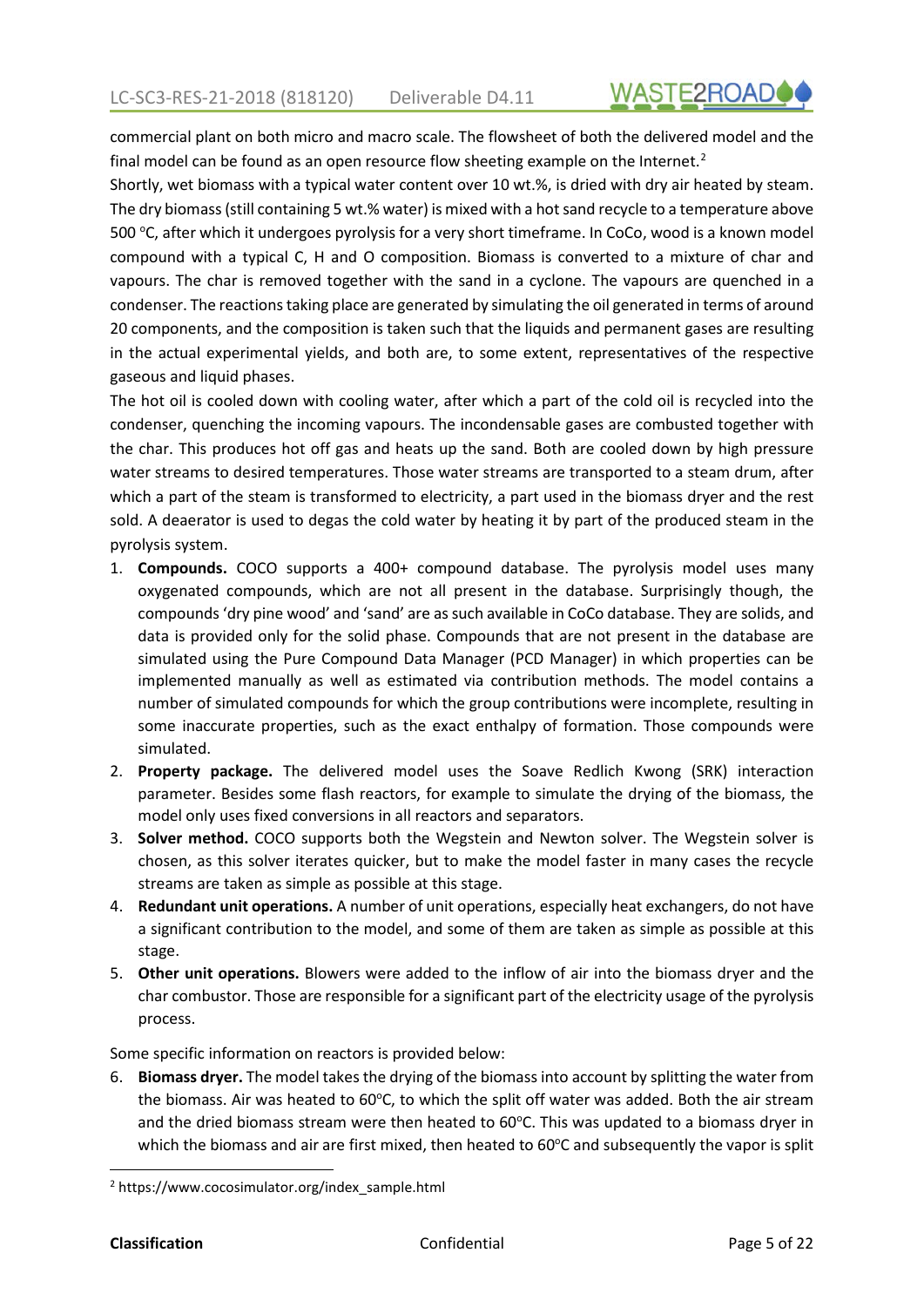off with a flash. The amount of water that is split off is controlled by the amount of air fed to the dryer. Cyclones were added analogously.

- 7. **Pyrolysis reactor.** The pyrolysis feed heater was removed from the delivered model as in practice the feed is only heated by the recycle sand. The enthalpy type was changed to 'EnthalpyF' instead of 'Enthalpy and heat of reaction' to ensure a fixed energy balance of the whole model. Redundant reaction equations were removed and a new reaction equations for straw pyrolysis was added.
- 8. **Char combustor.** An oxygen splitter was added post the bottom char bed combustor to transport any remaining oxygen to the top combustor in which the condenser gases are combusted. Without this stream the gas combustor would sometimes have insufficient oxygen inflow, while the total oxygen feed was sufficient.
- 9. **Pyrolysis oil condenser.** The splitting of the cold oil was taken out of the condenser unit operation, to clarify that a part of the cold oil is used for quenching.
- 10. **Steam system.** The model details relevant aspects on the steam production. A steam drum connects 3 steam cycles, two of those are simple recycles with a fixed flow rate that only utilise downcomer water to cool down another stream and then return to the steam drum. A third is the produced steam, which is utilised to become low pressure liquid water.
- 11. **Heating values.** COCO provides a 'Heat of Combustion Unit' (HOC) which can calculate the lower heating value (LHV) and higher heating value (HHV). For the LHV the combustion enthalpy is used that is defined within the PCD file of the compound, this assumes that the combusted products are cooled down to 150 °C at 1 bar, ignoring the heat of vaporization of water. To calculate the HHV the products are further cooled to 25  $^{\circ}$ C and 1 bar, to achieve the same in and outlet conditions for the combustion. Next to the HHV's of the biomass (BM) and the pyrolysis oil (PO) also heaters and coolers are added to some of the in- and outlets to calculate the energy deviations from a 1 bar and 25 °C situation. Those were then used to make a closed energy balance over the whole pyrolysis system.
- 12. **Pyrolysis efficiencies.** The energy requirements of the unit operations were shown directly next to those unit operations. With information streams in the background of the model an energy balance, the carbon efficiency, and the water content of important streams are calculated and shown in a clear overview. The energy balance includes Heating values, Electricity, Steam, and energy losses.
- 13. **Text.** To ensure that the pyrolysis model is understandable for anyone who opens the COCO file, text was added to the most important unit operations. Notes were added to clarify how to solve the model when altering parameters.

In this way a rather accurate learning model is obtained that represent the overall performance of the commercial unit. Most data were carefully checked with plant data. In this flow sheeting, the energy and carbon balances over the unit operations could be easily established. In the models, energy balance over the whole model was checked by calculating the higher heating value (HHV) of the inand outflowing material streams combined with the energy added and subtracted by various unit operations. Typical results are listed in Table 1 and Figure 1 below. The losses in energy for the modelled pyrolysis processes is comparable with operational data. Only the electricity usage is lower than found in practice. It is also found that for all the cases only 10-15% of the energy inflow is lost.

|            | Wood  | Wood | Straw | Straw | Straw <sub>2</sub> | Straw <sub>2</sub> | BTG-          | BTG-           |
|------------|-------|------|-------|-------|--------------------|--------------------|---------------|----------------|
|            | in    | out  | ın    | out   | in                 | out                | <b>BTL</b> in | <b>BTL out</b> |
| <b>HHV</b> | 26.9  | 17.4 | 26.9  | 12.4  | 26.9               | 12.8               | 24            | 14.4           |
| Steam      | 0.325 | 6.38 | 0.325 | 9.97  | 0.325              | 9.69               | 1.6           | 8.0            |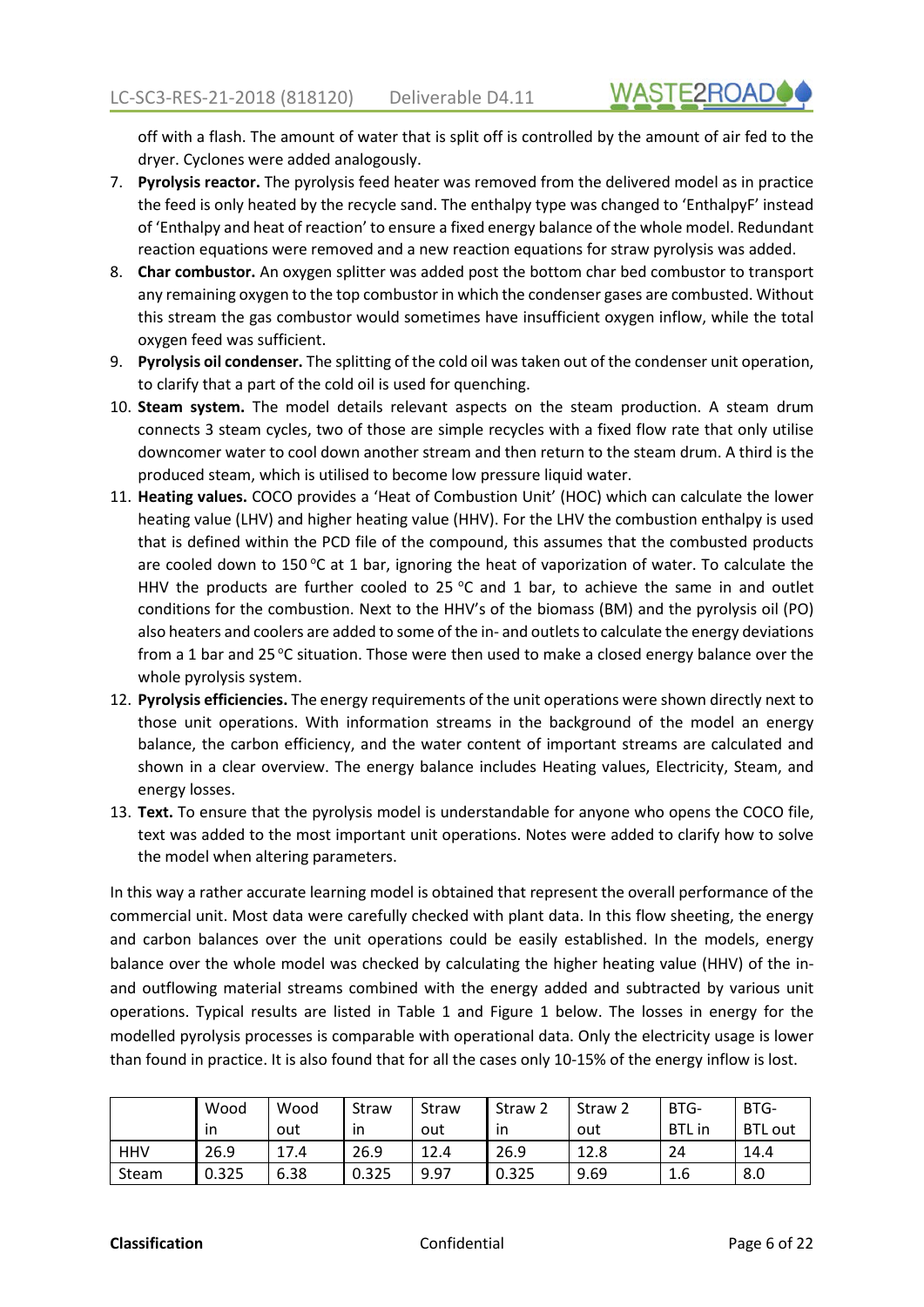LC-SC3-RES-21-2018 (818120) Deliverable D4.11



| Electricity                     | 0.109 | 0.607 | 0.169 | 0.949 | 0.169 | 0.922 | 0.3                      | 0.6  |
|---------------------------------|-------|-------|-------|-------|-------|-------|--------------------------|------|
| Losses                          |       | 2.95  |       | 4.03  |       | 3.94  |                          | 2.9  |
| Total                           | 27.33 | 27.34 | 27.39 | 27.35 | 27.39 | 27.35 | 25.9                     | 25.9 |
|                                 |       |       |       |       |       |       |                          |      |
| Energy<br>waste (%)             |       | 10.8  |       | 14.7  |       | 14.4  |                          | 11.2 |
| Carbon<br>recovery<br>$(wt.\%)$ | 64.2  |       | 46.3  |       | 46.8  |       | $\overline{\phantom{a}}$ |      |

*Table 1: Energy outputs of the model pyrolysis reactions compared with operational data.*



*Figure 1: Main energy flows pyrolysis process.*

The pyrolysis model can be easily used to share the model with third parties. In addition, knowing / choosing the composition of the derived oils the model can be extended. In the present case, the hydrotreatment of the liquids is of interest.

It is important already to note at this stage that the oils from pyrolysis, as well as those derived from it in the hydrotreatment (SPO and SDPO) are taken in the model as a merely monomeric structures, opposed to the oligomeric structures that are present in the bio-oils. This is a direct consequence of the use of model components in sheeting models in general (in CoCo but also in Aspen or Hysis). No compounds whatsoever can be found for the intermediate higher molecular weight component as pyrolytic lignin or di- and trimeric carbohydrates, let alone the various complex structures derived from it. The model is a simple reflection of reality.

In the pyrolysis of the biomass, this consequently results in a higher energy demand in the reactions (as C-C will be broken more severely in the model than in reality), and an overall endothermicity larger than expected. The sand flow in pyrolysis typically is a decade larger than the biomass flow, and only minor significant temperature difference are noted between modelled and actual temperature of the reactor in- and out-put flows.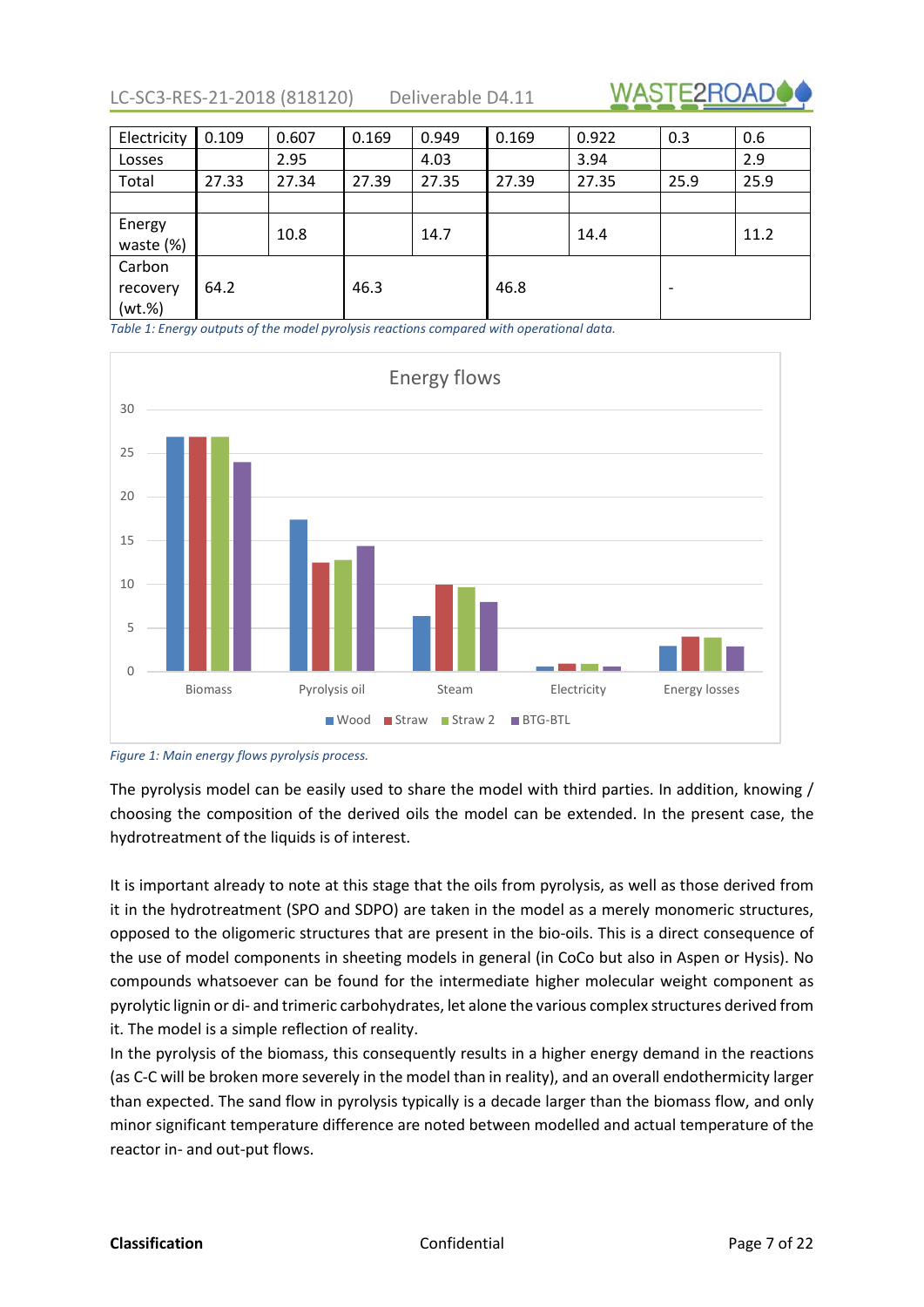

<span id="page-7-0"></span>This damping effect in the hydrotreating, however, is clearly noted, while virtually no inert media are present to suppress the stronger exothermic effects. As a consequence, the temperature increase due to the exothermic hydrogenation reactions is substantially higher than deducted from the experiments. To cope with this in the flow sheeting, in the model published the reactors are taken isothermal. Duties are listed within the flow sheeting program.

## **2 Pyrolysis oil hydrotreatment**

#### **2.1 Introduction**

The Pyrolysis oil (PO) produced by the pyrolysis process is not suitable for direct use as a fuel oil. The oil contains many oxygenated compounds which are highly reactive and therefore undesired in the oil industry. The PO is therefore first hydrotreated to obtain an oil that could be used as a fuel oil. At BTG research is performed to optimise this hydrotreating process. Due to the nature of the pyrolysis process, many different compounds are present in the PO, making the research complicated. The goal of this model is to get an insight in the costs and the potential of the hydrotreatment process by obtaining a rough mass and energy balance. First a theoretical background is given for the different sections of the hydrotreatment model, to explain the process conditions and the reactions taking place. Next a per section overview is given, which includes the final flowsheet with a short summary, the aims and assumptions used, the results produced and some discussion points. Finally, the results of the whole hydrotreatment section are shown, including a carbon and hydrogen balance, together with a short discussion.

#### **2.2 Background**

Pyrolysis oils obtained from biomass contains up to 30 wt.% water and high number of oxygenated compounds, giving it a polar nature. The liquid is acidic in nature, with a pH below 3, is not stable and prone to polymerization at high temperatures giving it a high viscosity. Oils as received from the pyrolysis process are as such not suitable for the fuel industry. (Yin et al., 2016) Via various hydrotreatment steps a more desirable liquid can be obtained. The oils can either be hydrotreated as a whole, or first be fractionated with water to obtain a water phase, rich in sugars, and a lignin fraction. This second option gives the potential of more specific and thus more efficient upgrading steps, but research is at an early stage. (Figueirêdo, Jotic, Deuss, Venderbosch, & Heeres, 2019). Hydrotreatment research started 30 years ago. Various research papers already showed that hydrotreated pyrolysis liquids could be co-fed into an FCC reactor with high conversion and a potential of reaching 40 – 50% carbon yield. (Yin et al., 2016) Such hydrotreatment is performed under a hydrogen pressure around 200 bar, temperatures between 80°C and 410°C in the presence of a hydrogenation catalyst.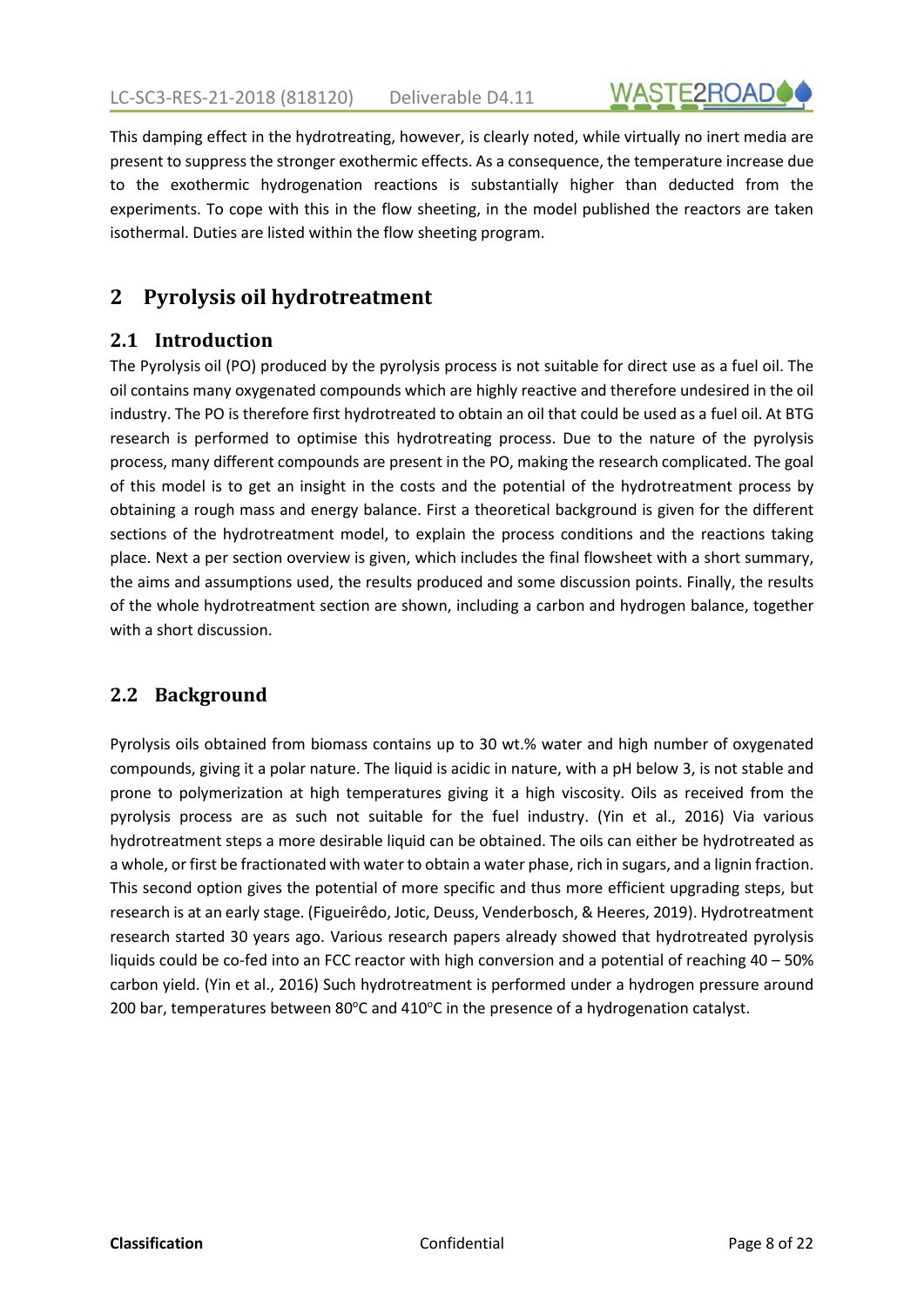

#### <span id="page-8-0"></span>**2.3 Pyrolysis oil hydrotreatment**

The hydrotreatment process following BTG's concept is performed in 2 steps: A stabilisation and a hydrodeoxygenation step. For the hydrotreatment section the pyrolysis oil produced with wood pyrolysis, as shown in Table 1 is used as inflow. The model may include a product finishing step, and production of H2 from any by-product gases (for example via steam reforming). For simplicity this has been excluded in the present flowsheet.

**Stabilisation.** First a stabilisation step is performed which aims to decrease the functionality of the mixture of components. Essentially, the liquids are hydrogenated, and more specifically the aim is to hydrogenate the carbonylic functions. The stabilisation is an exothermic process performed under a hydrogen pressure of 100 bar or more and starts at a temperature of 80°C up to 250°C. The stabilisation process is slow and requires a residence time of a couple of hours. Especially small aldehydes and ketones are readily converted to their corresponding alcohols via hydrogenation when using a Ni based catalyst. Also, small carboxylic compounds are converted from 80°C upwards via both decarboxylation and hydrogenation reactions. At this temperature sugars are hydrogenated to amongst others sorbitol. Anhydrosugars such as levoglucosan require a temperature of 250°C to be fully converted. (Yin et al., 2016) From BTG experience a part of the smaller lignin compounds undergoes hydrogenolysis and hydrogenation of double bonds occurs at the high temperature range. The latter two are highly dependable on the activity of the catalyst. Hydrodeoxygenation takes place to some degree. In this section only small amounts of gas, mainly  $CH_4$ ,  $CO_2$  and  $CO$ , are formed.

**Hydrodeoxygenation.** The stabilised liquid, here referred to as stabilised pyrolysis oil or 'SPO', is typically phase separated to remove most of the water. Many oxygenated compounds are still present, resulting in a significant loss of carbon atoms to the water phase, typically 3-4% of the initial liquid carbon. The hydrodeoxygenation reactor performs at a hydrogen pressure of 100 bar with temperatures between 250°C and 410°C. In this section mainly hydrodeoxygenation of the alcohol groups takes place. This produces hydrocarbons in all shapes and sizes. From 300°C onwards hydrocracking of especially the water insoluble pyrolytic lignin fraction starts taking place. This produces mono-phenolics which are readily hydrodeoxygenated. At the highest temperature stages the organic acids, as well as dibenzofuran gain reactivity. (Yin et al., 2016) In this section a large part of the carbon, around 30 wt.% of the PO carbon, is lost via gases. This includes valuable products methane, ethane, propane and butane, each representing roughly 5 wt.% of the PL biomass. The other 10% is lost via CO2. (Venderbosch, 2019)

**Product finishing.** The produced SDPO can be separated into a gasoline and diesel fraction via distillation. Gasoline typically contains molecules with 5-12 carbon atoms, and boiling points between 40°C and 205°C, whereas diesel contains molecules with 12-20 carbon atoms and boiling points between 250°C and 350°C.

**Hydrogen production.** The gaseous compounds that are formed during the hydrotreatment can undergo steam reforming to obtain the hydrogen necessary for the process. In the open resource model this section is left out.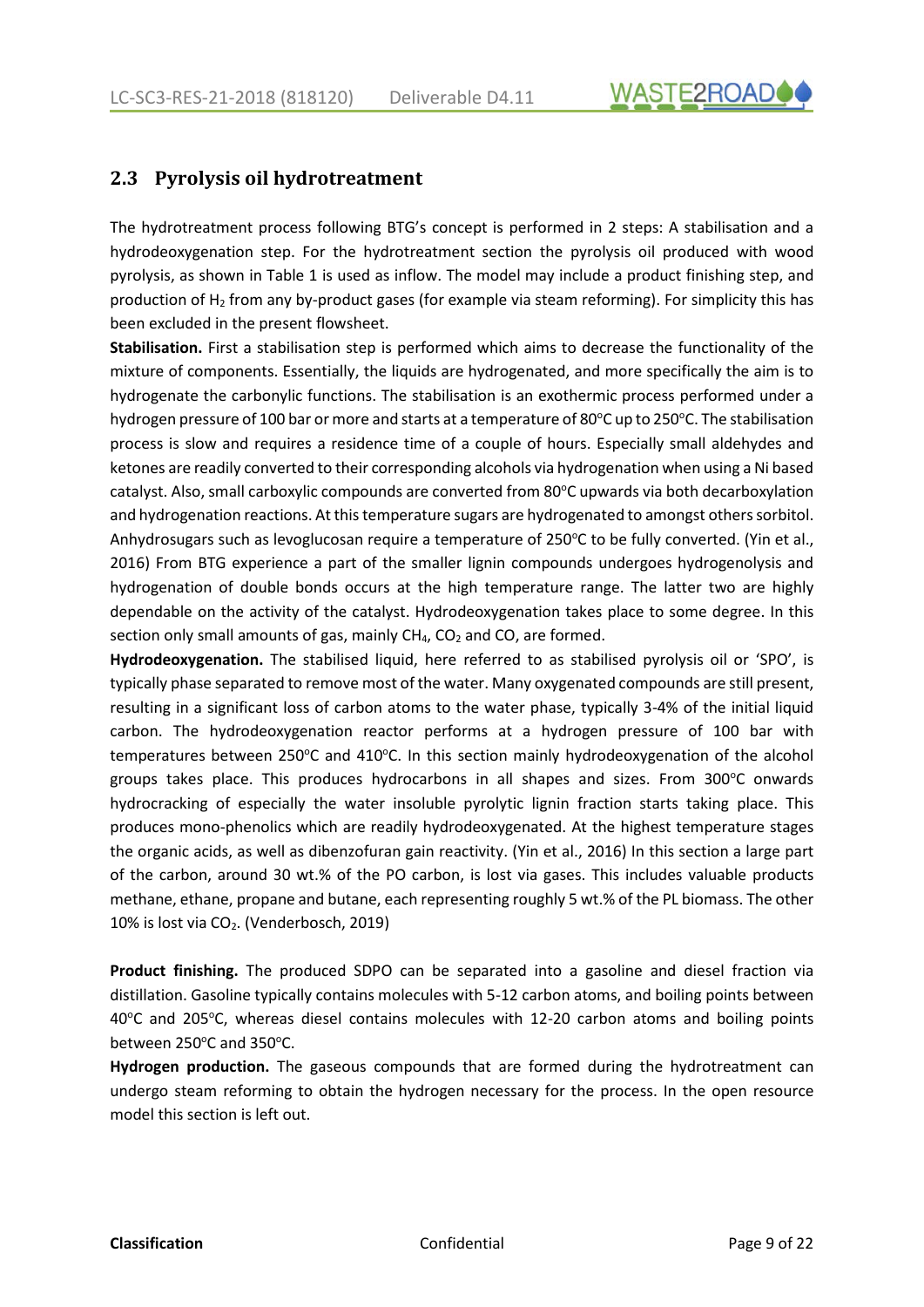

#### <span id="page-9-0"></span>**3 Pyrolysis oil stabilisation**

This section first shows the flowsheet of the stabilisation of pyrolysis oil. The flowsheets of the PO stabilisation can be found in appendix C. The pyrolysis oil is pressurised to 200 bar, mixed with high pressure  $H_2$  and heated to 80°C. The liquid is treated with hydrogen and undergoes hydrogenation, hydrogenolysis, hydrolysis, decarboxylation and hydrodeoxygenation with temperatures rising to 300°C. The product is cooled down to 50°C and flashed. The H<sub>2</sub> leaves as vapour, as well as a part of the methane and  $CO<sub>2</sub>$  and traces of other compounds. The H<sub>2</sub> is pressurized to 200 bar and combined with fresh  $H_2$  (produced by the steam reformer). The size of the recycle is controlled by setting the amount of  $H_2$  that will mix with the pyrolysis oils. Excess  $H_2$  is split off via a purge. The liquid leaving the flash is depressurised to 1 bar and heated to roughly 120°C to evaporate most of the water in the second flash. The evaporated water, containing traces of the oily compounds, is transported to the water treatment, the oil is pressurised to 100 bar and cooled to 80°C.

#### **3.1 Aims**

First the aims of the model are defined, to have a clear goal for the stabilisation section. Most of those aims are displayed in [Table 6.](#page-10-0) Next to those aims, a few other aims are kept in mind.

- **1. H<sub>2</sub> recirculation.** The product of the PO stabilisation contains the unconverted H<sub>2</sub>, but also contains traces of other gases. Ideally the unconverted  $H_2$  can be separated from the other products in such a way that no additional cleaning step is required to reuse this  $H_2$
- 2. **Minimize unit operations water separation.** The SPO has to be treated to remove the water fraction before undergoing hydrodeoxygenation. The amount of unit operations to achieve the desired conditions should be taken into account.

#### **3.2 Assumptions**

To be able to make a model, simplifications were made. The most important, together with the assumptions, are explained below.

- **1. Property package.** The stabilisation section contains polar streams, at high pressures. Peng Robinson (PR) is the property package that is most suitable for this situation. The flash separation of the stabilisation product was checked to validate the chosen property package. It was found that the default PR package resulted in excessive amounts of (heavy) oily vapours. The method of calculating the fugacity was changed from equation of state to Dechema, which is a simple activity coefficient model making use of the Antoine constants. A benefit of this model is that it requires no interaction parameters. With this adjustment the flash separation values were as expected, and thus this property package was used.
- **2. Compounds.** Similar to the pyrolysis process, the stabilisation process contains many compounds that are not available in the database. The inflow compounds react to several new compounds leading to over 20 compounds in the stabilisation product.
- **3. Reactions.** The reactions assumed to take place in the stabilisation reactor can be found in Appendix B.
	- Lignin hydrogenolysis of lignin A is performed in such a way that no  $CH_4$  is produced, while for Lignin B the likelihood of the hydrogenolysis per bond is taken into account (Gómezmonedero, Ruiz, Bimbela, & Faria, 2017).
	- A considerable amount of hydrogenation of double bonds within aromatics is assumed. From BTG experience the oil produced after the stabilisation step can obtain a red colour indicating the relative low presence of aromatics bonds (Andrews et al., n.d.).
	- All anhydrosugars are assumed to be converted to glucose and then sorbitol.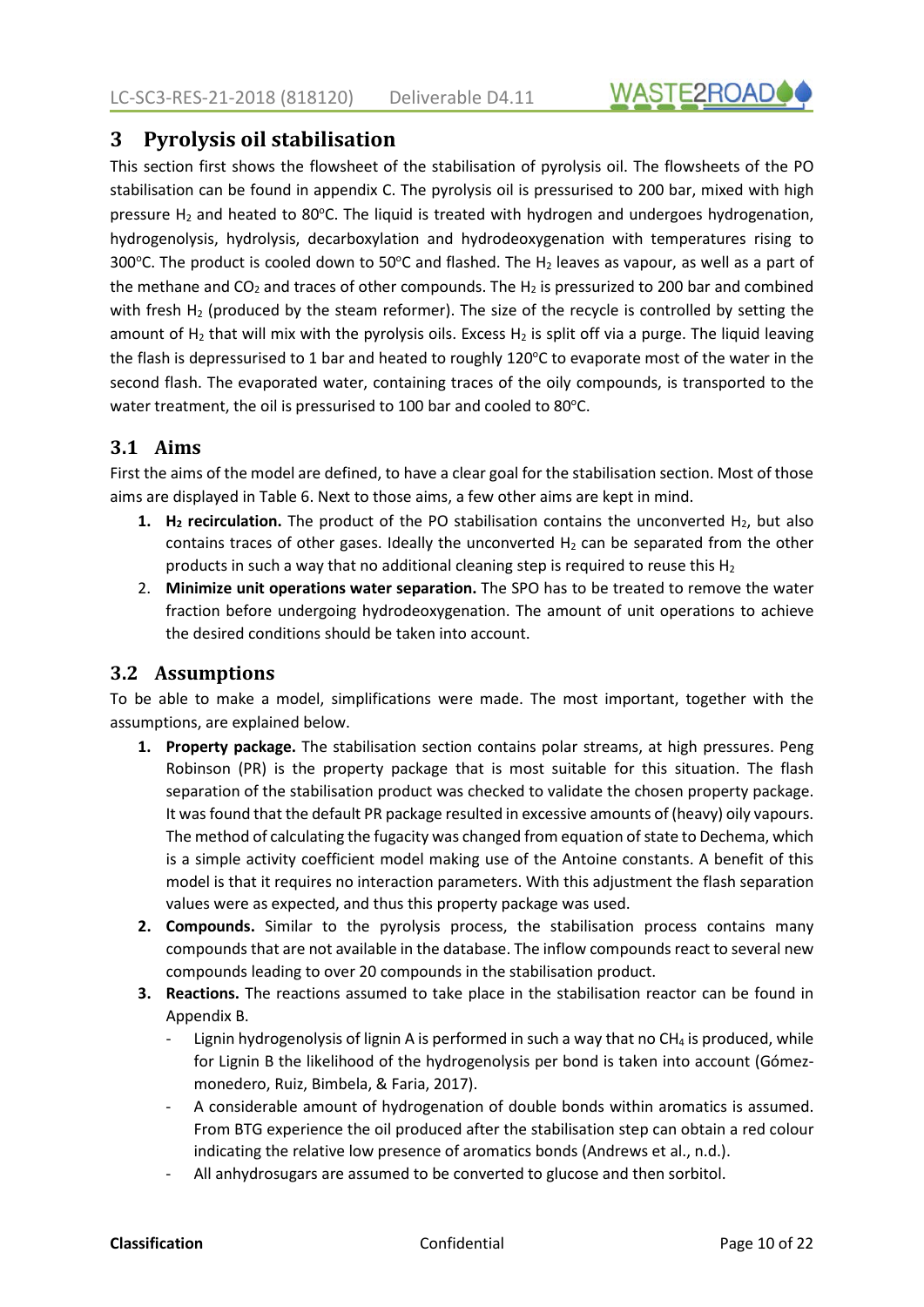- <span id="page-10-0"></span>The hydrodeoxygenation is performed on the alcohol groups of small compounds with easily accessible groups.
- No polymerisation takes place. Polymerisation likely happens to some degree (Yin et al., 2016), but require the use of bigger model compounds, complicating the model.
- **4. Solubility.** The model suggests that only a part of the CH<sub>4</sub> and CO<sub>2</sub> exist in the vapour phase after the stabilisation reaction and that as a result  $H_2$  can be separated from those compounds with a flash. It is assumed that this situation is correct because of partial dissolving of  $CO<sub>2</sub>$  and CH4 in the liquid phase, which is supported by BTG experiences.
- **5. Compound size.** The compounds formed by the pyrolysis process are model compounds and are assumed to be smaller than a large portion of the actual compounds available, that can have molar masses around 1000 g/mol vs. the model lignin compounds with molar masses of 400 g/mol (Figueirêdo et al., 2019). This smaller compound size results in lower boiling curves. In the flash designed to evaporate water, this results in a relatively high fraction of oily compounds in the vapour. It is assumed that 70% of those evaporated compounds belong in the SPO instead of the water phase.
- 6. **Water formation.** The amount of water separated from the SPO is assumed to be the same amount that was present in the PO inflow. This means that any water present in the final SPO is formed in the stabilisation step.

#### **3.2.1 Results**

Typical results of the stabilisation section model can be found in Table 2. Obviously, these are subject to any changes in the flowsheeting.

|                            |                    | Aims              |             | Results                  |                |
|----------------------------|--------------------|-------------------|-------------|--------------------------|----------------|
|                            |                    | Inflow            | Outflow     | Model in                 | Model out      |
| Temperature                | °C                 | 80                | 250         | 80                       | 300            |
| Pressure                   | bar                | 200               | 200         | 200                      | 200            |
| Water content oil          | wt%                | 25                | $5 - 10$    | 18.7                     | 8.5            |
| phase                      |                    |                   |             |                          |                |
| Water split                | Wt.%               | $\frac{1}{2}$     | 25          | $\overline{\phantom{0}}$ | 18.7           |
| Acid number                | mg KOH/g           | 65-70             | 20-40       | 53                       | 31             |
| Carbonyl number            | mg BuO/g           | 70-90             | $<$ 10      | 54                       | $\overline{3}$ |
| Hydrogen                   | L/kg <sub>PL</sub> | 500               | 250         | 499                      | 251            |
| availability               |                    |                   |             |                          |                |
| C <sub>ar</sub> oil phase  | wt.%               | $42 - 45$         | 52-56       | 42.7                     | 49.5           |
| H <sub>ar</sub> oil phase  | $wt.\%$            | $6.8 - 7.2$       | $8.2 - 8.8$ | 7.4                      | 8.9            |
| O <sub>ar</sub> oil phase  | wt.%               | 47.8-51.2         | 35.2-39.8   | 49.9                     | 41.6           |
| (difference)               |                    |                   |             |                          |                |
| C <sub>dry</sub> oil phase | wt.%               | 57.3              | 59.0        | 52.5                     | 54.0           |
| H <sub>dry</sub> oil phase | wt.%               | 6.3               | 8.4         | 6.5                      | 8.7            |
| $O_{\text{dry}}$ oil phase | wt.%               | 36.4              | 32.7        | 40.9                     | 37.3           |
| (difference)               |                    |                   |             |                          |                |
| Carbon in gas phase        | vol %              | $\qquad \qquad -$ | $<$ 5       | $\overline{\phantom{a}}$ | 2.5            |
| Carbon in aqueous          | wt.%               |                   | $2 - 3$     |                          | 3.9            |
| phase                      |                    |                   |             |                          |                |
| Carbon recovery            | wt.%               | 100               | 90-95       | 100                      | 96             |

*Table 2: Stabilisation PO aims vs results.*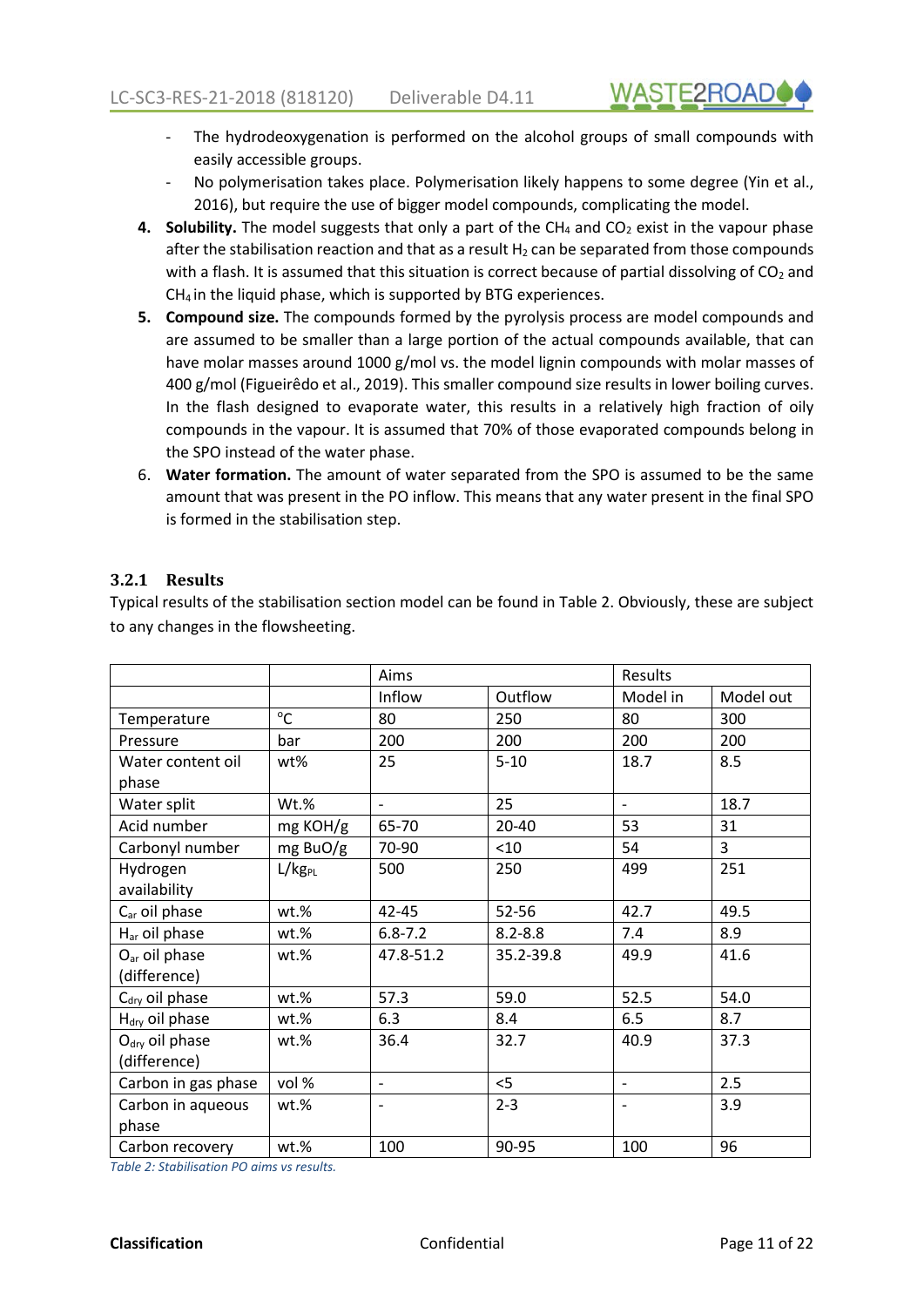**WASTE2ROAD** 

Some suggestions can be made to improve the overall simplified flowsheet:

- **1. Pyrolysis oil composition.** An imbalance between the composition of the model pyrolysis oil and the experimental oil might cause different outcomes. To validate the obtained model data a comparison between the composition of the model pyrolysis oil and experimental pyrolysis oil might be useful.
- **2. Reactor design.** Currently the reactor contains only conversion reactions. More precise knowledge of the reactions taking place at different temperature intervals is required to update and expand the conversion reactions or to be able to implement kinetic reactions.
- **3.** Flash conditions H<sub>2</sub> removal. The model presented assumes that the first flash operates at 200 bar and 50°C. The pressure should likely not be changed, as any decrease in pressure would require extra pressurising later on, and also increase the number of contaminants in the  $H_2$ recycle. The temperature could however be changed. Lower values result in lower amounts of contaminants, but higher values result in less heating required downstream.
- **4. Water removal.** In the model the water is removed from the oil by evaporation. An option would be to not remove the water here, but after the hydrodeoxygenation reactor. Phase separation is much easier here, as little to no oxygenated compounds are present, and loss of carbon to water will be minimal. This would additionally provide an energy buffer to the exothermic hydrodeoxygenation reactions; however, this likely complicates the reactions and catalyst performances.
- **5. Recycle.** The H<sub>2</sub> recycle is refreshed with 'fresh H<sub>2</sub> feed' but also requires a purge. As in most flowsheeting cases as in CoCo, recycling is not trivial, and can lead to delays in the solving of the overall flowsheet.
- **6. Heat integration.** Energy in products from stabilisation can be easily used to heat the different streams. A specific exergy analysis makes sense but is not done for the present flowsheet.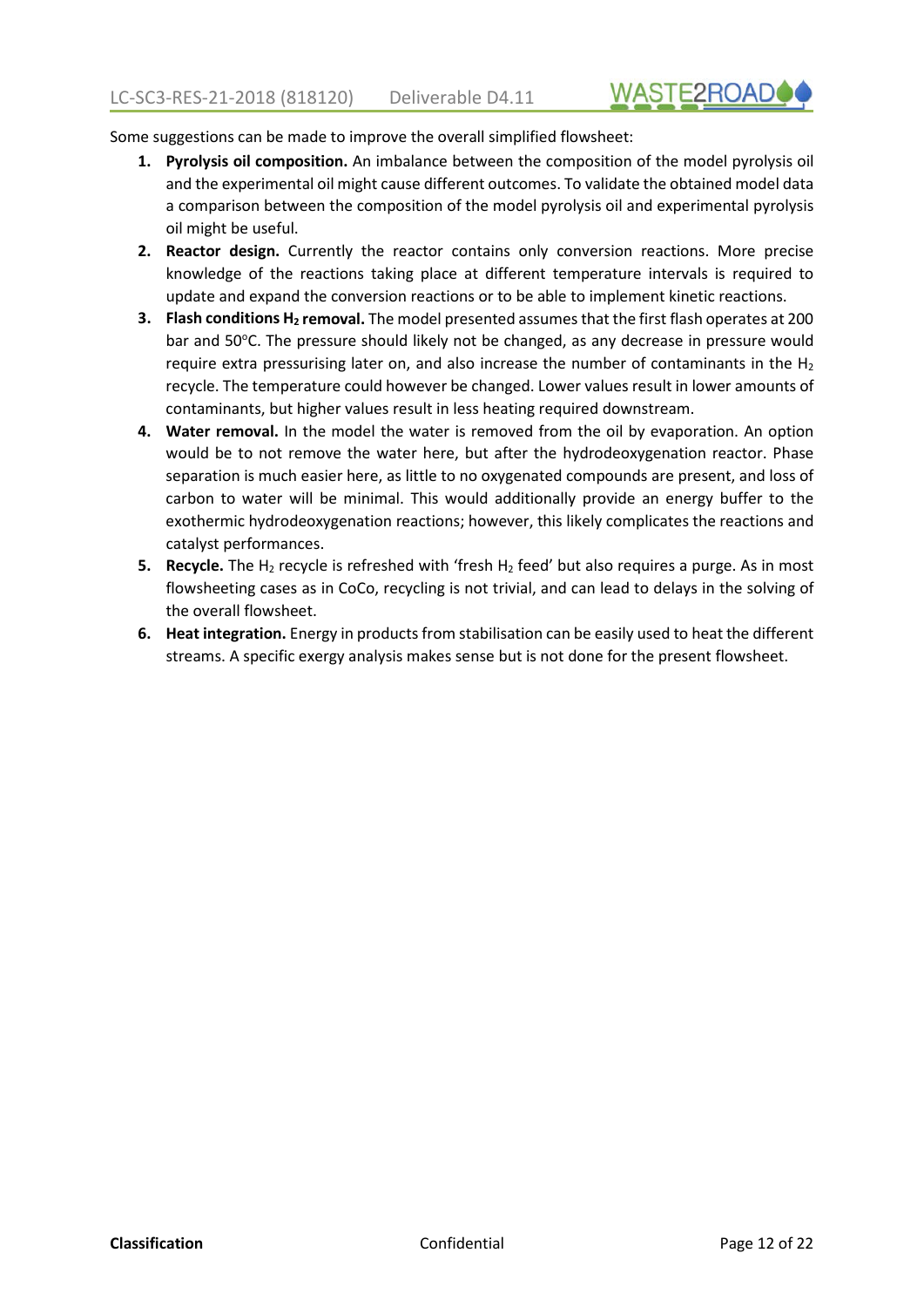

#### <span id="page-12-0"></span>**4 Hydrodeoxygenation of the SPO**

#### **4.1 Introduction**

This section first shows the flowsheet of the deoxygenation of pyrolysis oil. The results show values found with the model next to published and some in-house generated experimental data. In the discussion the results are discussed while in the improvement section possible alterations and improvements of the current model specific to this section are discussed.

 $H_2$  is added to the SPO, and this stream is heated to 250 °C, here by heat exchange with the reactor's outflow. H<sub>2</sub> is added to lower the temperature increase, but in the model autothermal behaviour is assumed.

The SPO undergoes HDO, and reformed hydrocarbons to obtain a final SDPO that fulfils a specific product distribution. The hot SDPO is cooled down with both the HDO inlet stream and cooling water. At a pressure of 100 bar and at 50°C the SDPO is flashed to separate the H<sub>2</sub> that contains some carbon as  $CO<sub>2</sub>$  and methane. This H<sub>2</sub> stream is fed into a pressure swing adsorber (PSA) which produces a clean H<sub>2</sub> stream and an off-gas stream. The PSA is taken as a simple splitter but may well be modelled in other units.

The liquid phase of the SDPO is flashed, and a phase separation yields the final SDPO, a water stream and an off-gas stream. The SDPO is sent to a product finishing section. The water is treated in the water treatment and the off-gas streams are combined and transported to the steam reforming section.

The composition and compounds of the SDPO is based on the results of Jones and can be found in [Table 8.](#page-14-0) (Pathway et al., 2013) The gas phase content is based on the results of the deliverable report and can be found i[n Table 9.](#page-15-0) (Venderbosch, 2019) The describing text and the results do not completely match and are therefore both shown. Apart from suggestion made earlier for the SPO production, a few comments can be made specifically for the SDPO process:

- **1. Gasoline:diesel ratio.** The desired gasoline:diesel ratio is 2:1.
- 2. **Heavy production.** A small heavy production of 5 wt.% of the SDPO is desired to be able to model the unit operations required for the heavy conversion.

The main assumptions are provided below:

- **1. Property package.** The selected property package is the same in section 3.
- **2. Compounds.** Due to the reactions taking place new compounds are formed. They are defined according to the method found in appendix B. The compounds formed in the hydrodeoxygenated SPO (SDPO) are based on Jones et al. Only compound groups that are likely to form from the compounds present in the SPO are considered. Cyclopentane and Cycloheptane are not present as building blocks in the SPO. Also, the reaction path of polycyclic groups is unclear and are therefore present to only a small extend.
- **3.** Gasoline: diesel ratio. Octane is the light key in the gasoline. Gasoline is taken roughly C<sub>4</sub>-C<sub>10</sub>, and diesel the range of  $C_9$ - $C_{12}$ .
- **4. Reactions.** The main reactions assumed to take place in the hydrodeoxygenation (HDO) reactor can be found in Appendix B.
	- The HDO reactions take place simultaneously in the first reactor, no distinction is made between reactant activity.
	- All oxygenated hydrocarbons are fully hydrodeoxygenated.
	- After the HDO some of the compounds are reformed to achieve a final oil composition similar to the composition published earlier (Pathway et al., 2013) In the second and third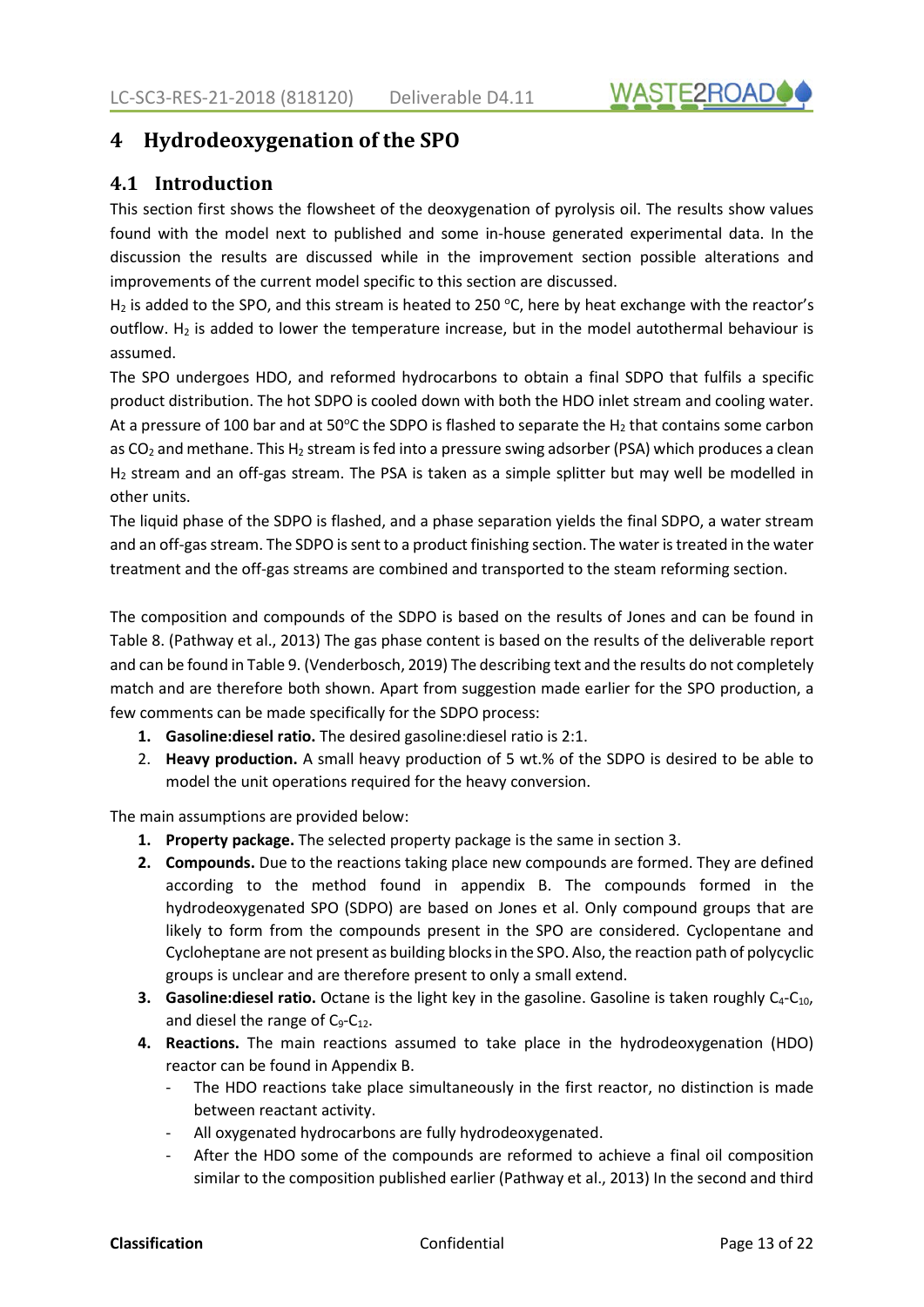**WASTE2ROAD** 

<span id="page-13-0"></span>reactor unification reactions take place. In the fourth and fifth reactor hexane is cracked to smaller compounds to meet the expected production of gas and water.

- From BTG experience small percentages of heavies are present in the SDPO.
- **5. Reactor setup.** The reactor is cooled with fresh H<sub>2</sub>. For simplification purposes the cooling H<sub>2</sub> is fed after the reactor chain.
- **6. H2 Separation.** The H2 present in the Hydrodeoxygenated SPO (SDPO) is first removed via a flash at 100 bar (HDO operating pressure) and 50°C. The  $H_2$  rich vapour is fed to a pressure swing adsorber (PSA) in which 90 vol.% of the H<sub>2</sub> and 5 vol.% of the other compounds are recovered.
- **7. Light gas separation.** The SDPO is depressurised to 1 bar and the light gases are removed by a flash operation both before and after the decanter.
- **8. Decanter.** The decanter contains split fractions rather than solubility data. 99.5 wt.% of the water leaves via the water phase, together with half of the  $CO<sub>2</sub>$  and small percentages of methane – butane (10 - 2).

#### **4.2 Results**

Typical results can be found in the Tables 3-5 below. Obviously, these are subject to any changes in the flowsheeting.

|                           |                                       | Aims                         |                          | Results                  |           |
|---------------------------|---------------------------------------|------------------------------|--------------------------|--------------------------|-----------|
|                           |                                       | Inflow                       | Outflow                  | Model in                 | Model out |
| Temperature               | $^{\circ}$ C                          | 250                          | 410                      | 250                      | 405       |
| Pressure                  | bar                                   | 100                          | 100                      | 100                      | 100       |
| Acid number               | Mg KOH/g                              | 20-40                        | 0                        | 31                       | 0         |
| Carbonyl number           | Mg BuO/g                              | < 10                         | 0                        | 3                        | $\Omega$  |
| Hydrogen                  | L/kg <sub>spo</sub>                   |                              | $\overline{\phantom{a}}$ | 616                      | 1560      |
| availability              |                                       |                              |                          |                          |           |
| Hydrogen uptake           | L/Kg <sub>PL</sub>                    | $\qquad \qquad \blacksquare$ | 360                      | $\blacksquare$           | 364       |
| C <sub>ar</sub> oil phase | wt.%                                  | 54.0                         | 85                       | 49.5                     | 86.9      |
| H <sub>ar</sub> oil phase | wt.%                                  | 8.6                          | 12.0                     | 8.9                      | 12.7      |
| $Oar$ oil phase           | wt.%                                  | 37.4                         | 3.0                      | 41.6                     | 0.4       |
| (difference)              |                                       |                              |                          |                          |           |
| Carbon recovery           | wt <sub>sppo</sub> /wt <sub>spo</sub> | $\overline{\phantom{a}}$     | $>60$                    | $\overline{\phantom{a}}$ | 65.9      |
| <b>SDPO</b>               |                                       |                              |                          |                          |           |
| Carbon in aqueous         | wt $C_{aq}/wt C_{PL}$                 |                              | <1                       |                          | 0.3       |
| phase                     |                                       |                              |                          |                          |           |
| Carbon in gas phase       | wt $C_{gas}/wt$                       | $\overline{\phantom{a}}$     | 30                       | $\overline{\phantom{a}}$ | 33.8      |
| (difference)              | $C_{PL}$                              |                              |                          |                          |           |
| Mass increase             | wt <sub>sDPO</sub> /wt <sub>sPO</sub> | 100                          | 104.7                    | 100                      | 105.8     |
| Water content             | wt.%                                  | 8.4                          | 31.1                     | 8.5                      | 37.1      |

*Table 3: Hydrodeoxygenation SPO aims vs results.* (Venderbosch, 2019)

|                     | Jones                 |                | <b>Model</b>                  |                          |         |                                   |
|---------------------|-----------------------|----------------|-------------------------------|--------------------------|---------|-----------------------------------|
| Compound<br>group   | <b>Model compound</b> | <b>Formula</b> | $wt.$ % in<br>upgraded<br>oil | <b>Model</b><br>compound | Formula | $%$ wt in<br><b>SDPO</b><br>final |
| Normal<br>paraffins | Pentane               | C5H12          | 3.88                          |                          |         | 0.9                               |
|                     | Hexane                | C6H14          | 10.61                         |                          |         | 25.9                              |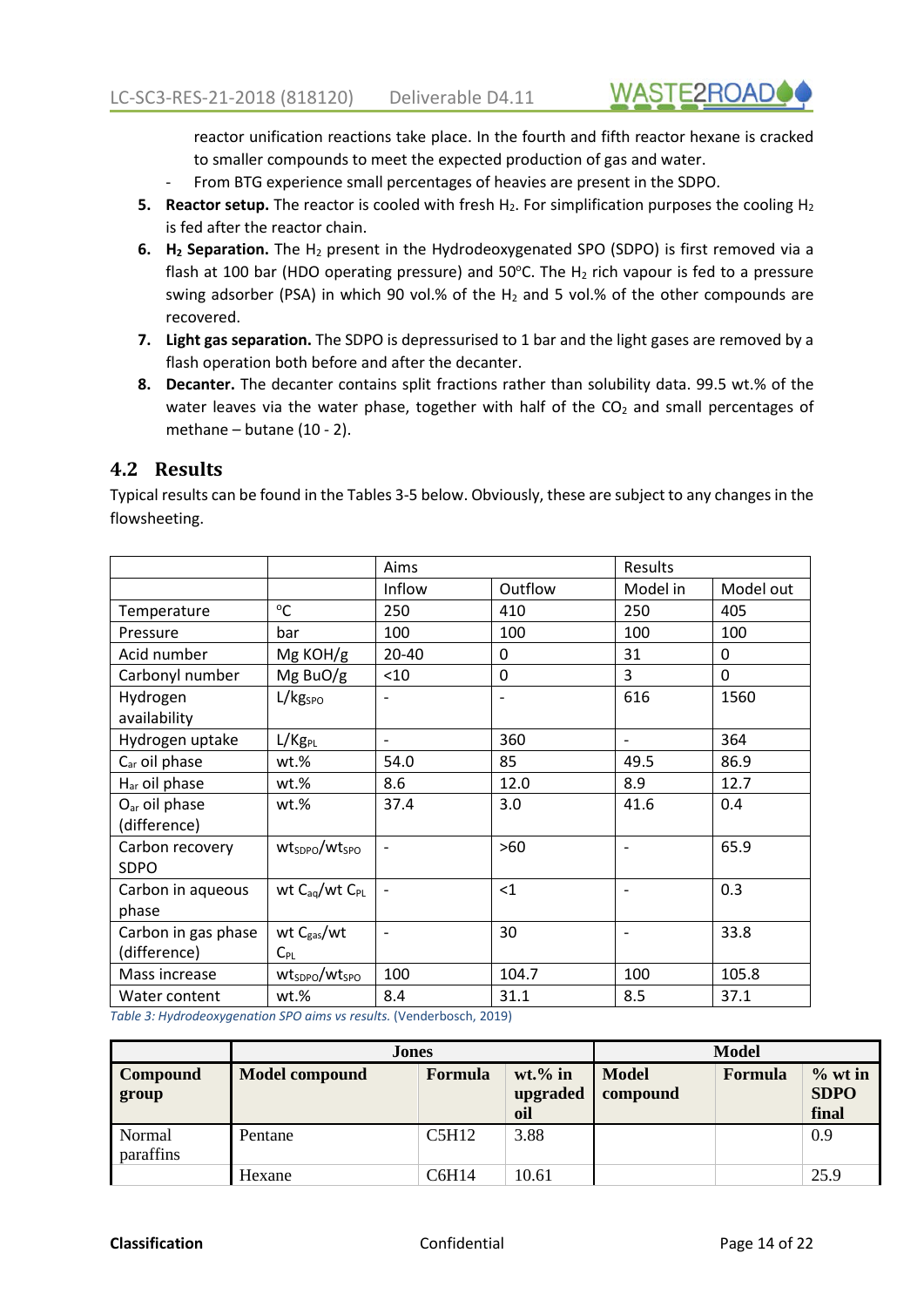<span id="page-14-0"></span>LC-SC3-RES-21-2018 (818120) Deliverable D4.11



|                        | Dodecane                                    | C12H26                                  | 6.11               |                                               |                  | 5.6                      |
|------------------------|---------------------------------------------|-----------------------------------------|--------------------|-----------------------------------------------|------------------|--------------------------|
|                        | Octadecane                                  | C18H38                                  | $\overline{a}$     |                                               |                  | 5.6                      |
| Iso-paraffins          | 3-Methylhexane                              | C7H16                                   | 3.89               |                                               |                  | $\overline{\phantom{a}}$ |
|                        | 4-methylnonane                              | C10H22                                  | 6.15               |                                               |                  | 2.9                      |
| Cyclopentanes          | Cyclopentane, ethyl                         | C7H14                                   | 3.79               |                                               |                  | $\overline{\phantom{a}}$ |
|                        | 1-methyl-1-                                 | <b>C8H16</b>                            | 5.03               |                                               |                  |                          |
|                        | ethylcyclopentane                           |                                         |                    |                                               |                  |                          |
| Cyclohexanes           | Cyclohexane                                 | C6H12                                   | 4.86               | Methyl<br>cyclohexane                         | <b>C7H14</b>     | 14.1                     |
|                        | Cylcohexane, butyl-                         | C10H20                                  | 3.67               | Cyclohexane-<br>$2 - ethyl - 1,3$<br>dimethyl | C10H20           | 2.5                      |
|                        | 1,1-Bicyclohexyl                            | C12H22                                  | 3.37               |                                               |                  |                          |
| Cyclo C7+              | 1,3-dimethyladamantane                      | C12H20                                  | 3.44               |                                               |                  | $\blacksquare$           |
| <b>Aromatics</b>       | o-xylene                                    | <b>C8H10</b>                            | 7.90               | Benzene                                       | C6H <sub>6</sub> | 4.6                      |
|                        |                                             |                                         |                    | Toluene                                       | C7H8             | 2.9                      |
|                        |                                             |                                         |                    | propylbenzene                                 | <b>C9H12</b>     | 6.6                      |
|                        |                                             |                                         |                    | methylstyrene                                 | <b>C9H10</b>     | 8.1                      |
|                        | Benzene, 1-ethenyl-4-<br>ethyl              | C10H12                                  | 3.34               | Benzene $-1$<br>ethyl $-3$<br>propyl          | C11H16           | 5.5                      |
| Heavies                | 4-methylphenanthrene                        | C15H12                                  | 6.45               | phenanthrene                                  | C14H10           | 1.9                      |
|                        | Pyrene                                      | C16H10                                  | 6.24               |                                               |                  |                          |
| Diphenyl               | 1,2-Diphenylethane                          | C14H14                                  | 1.08               | diphenyl                                      | C12H10           | 0.6                      |
| Indanes and<br>indenes | Indane                                      | <b>C9H10</b>                            | 1.72               |                                               |                  | 2.5                      |
|                        | 1H-Indene, 1,2,3-<br>trimethyl-             | C12H14                                  | 1.29               |                                               |                  | $\blacksquare$           |
| Naphthalenes           | 1-n-Hexyl-1,2,3,4-<br>Tetrahydronaphthalene | C16H24                                  | 2.51               | $1,2,3,4$ -<br>tetrahydronaph<br>thalene      | C10H12           | 2.4                      |
|                        | Naphthalene, 2,7-<br>dimethyl               | C12H12                                  | 4.31               | Naphthalene                                   | <b>C10H8</b>     | 7.3                      |
| <b>PNAs</b>            | Naphthalene, 1-phenyl-                      | $\vert$ C <sub>16</sub> H <sub>12</sub> | $\vert 5.32 \vert$ |                                               |                  |                          |
| Oxygenates             | $5$ -Methyl-2- $(1 -$<br>methylethyl)phenol | C10H14O                                 | 4.86               |                                               |                  |                          |
| Nitrogen<br>compounds  | 2,4,6-trimethylpyridine                     | <b>C8H11N</b>                           | 0.157              |                                               |                  |                          |
| Sulfur<br>compounds    | Dibenzothiophene                            | <b>C12H8S</b>                           | 0.025              |                                               |                  | $\overline{\phantom{a}}$ |

*Table 4: SDPO compound and composition overview.*(Pathway et al., 2013)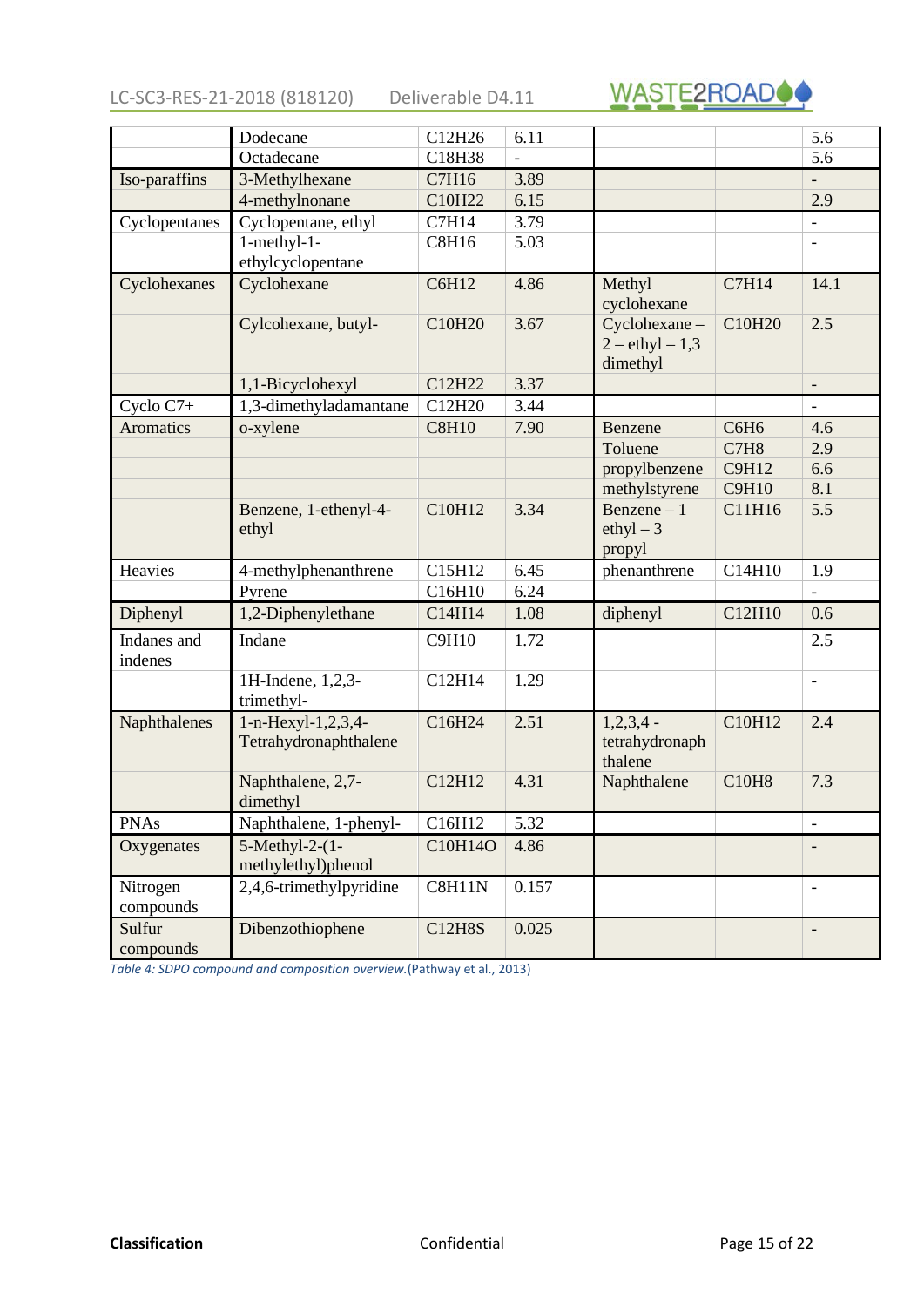

<span id="page-15-0"></span>

|                 | Aims % (C offgas / C PO) | Aims % (C offgas / C PO) | Results % (C gas compounds |
|-----------------|--------------------------|--------------------------|----------------------------|
|                 | (text)                   | (gas table)              | HDO outlet / C SPO)        |
| Carbon recovery | >30                      | 30                       | 32.1                       |
| CO <sub>2</sub> | 10                       | 4.0                      | 6.0                        |
| CH <sub>4</sub> |                          | 13.9                     | 6.2                        |
| $C_2H_6$        |                          | 5.7                      | 6.8                        |
| $C_3H_8$        |                          | 2.1                      | 6.6                        |
| $C_4H_{10}$     |                          | 4.3                      | 6.5                        |

*Table 5: HDO gas phase composition overview.*(Venderbosch, 2019)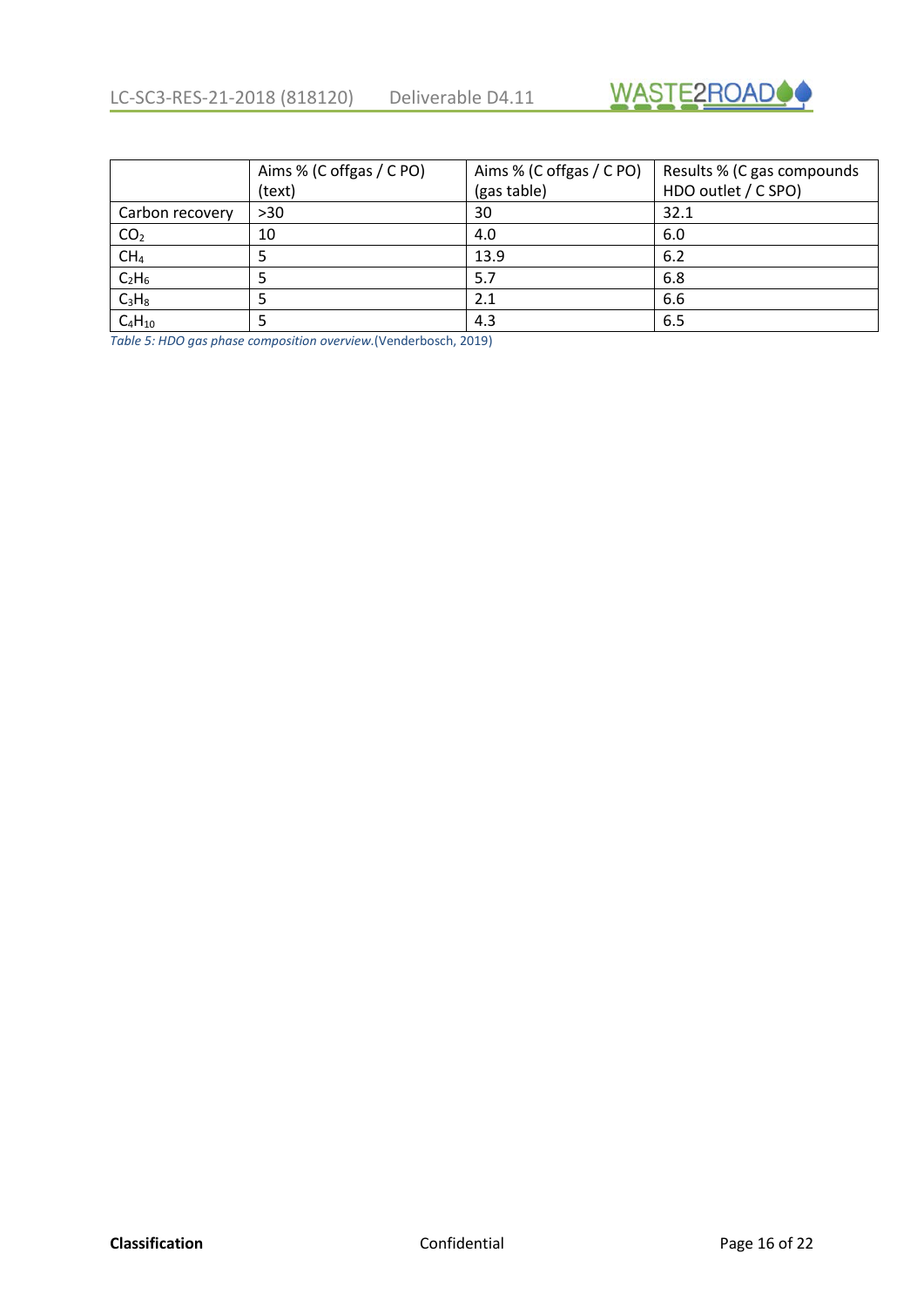

## <span id="page-16-0"></span>**5 Discussion**

The HDO section produces an SDPO stream that is further separated into gasoline and diesel in a ratio of roughly 2:1 as typically seen in the tests as well. Some remarks are valid, and these generally reflect differences caused by simplicities in the flow sheeting itself ('artefacts') but may be part of future work to further detail the flowsheeting and make it available for reactor design purposes.

**Overall HDO parameters.** The main results are aligned rather well with the experimental results, but some differences – due to artefacts - remain. For example, the O-content of the modelled products is significantly lower than from the tests, due to the assumption that all oxygenated compounds are hydrodeoxygenated, while in reality some oxygen content is maintained. This results in a higher water production rate, and slightly lower carbon efficiencies.

**SDPO composition.** The composition of the SDPO does significantly differ from the actual composition. The modelled product contains relatively the 'simple' compounds, such as small paraffins, cyclohexanes and small aromatics. The composition suggested by Jones has more complicated compounds and on average a larger number of C-atoms per compound. Those differences are for a large extend caused by the observation of approx. 5 wt% heavies in the produced SDPO.

**Gas composition.** [Table 9](#page-15-0) shows the gas composition produced by the model. This gas composition takes into account the alkanes  $C_1-C_4$  that are present in the HDO product and is not completely the same as the gas that is separated from the final SDPO.

**Reactor.** The cracking and unification reactions that are performed are not based on experimental and literature data. The reactions are solely there to achieve a product composition that is based on experimental results. Some suggestions on how to improve this section of the model are elaborated upon.

- **1. Reactor cooling.** The reactor is cooled by introducing  $H_2$ . This requires a large amount of  $H_2$  of which a part is lost due to contamination taking place. Different ways of cooling the reactor can be investigated with water cooling the most likely option.
- **2. Reactor design and activity.** To understand the reactor behaviour a bit better, several reactor sections could be identified operating at different temperature regimes applying specific reactions. By definition, this requires more detailed information on which types of reactions are taking place at the different temperatures. Larger molecules need to be introduced or accounted for. In the present flowsheet, the model compounds are now already small at the entrance of the HDO sections, compared to the actual compounds, and will yield even lower weight molecules upon HDO. Unification reactions may be required to address the larger structures that are present in the pyrolysis products or produced during the hydrotreatment (either during stabilization or during HDO). The unification reactions that are performed currently are based on the groups that are present and that can be combined conveniently to larger groups. It is necessary to have more information on the formation of larger compounds, such as polycyclic aromatics. Lignin contains many aromatic groups, but no polycyclic aromatic groups. Those compounds are assumed to be present in the SDPO but are not present in the PO and are not produced by a clear pathway.
- **3. Diesel content.** The diesel currently contains molecules up to C12, and this actually is on the low side. A larger distribution of heavy molecules would give the possibility to shift the average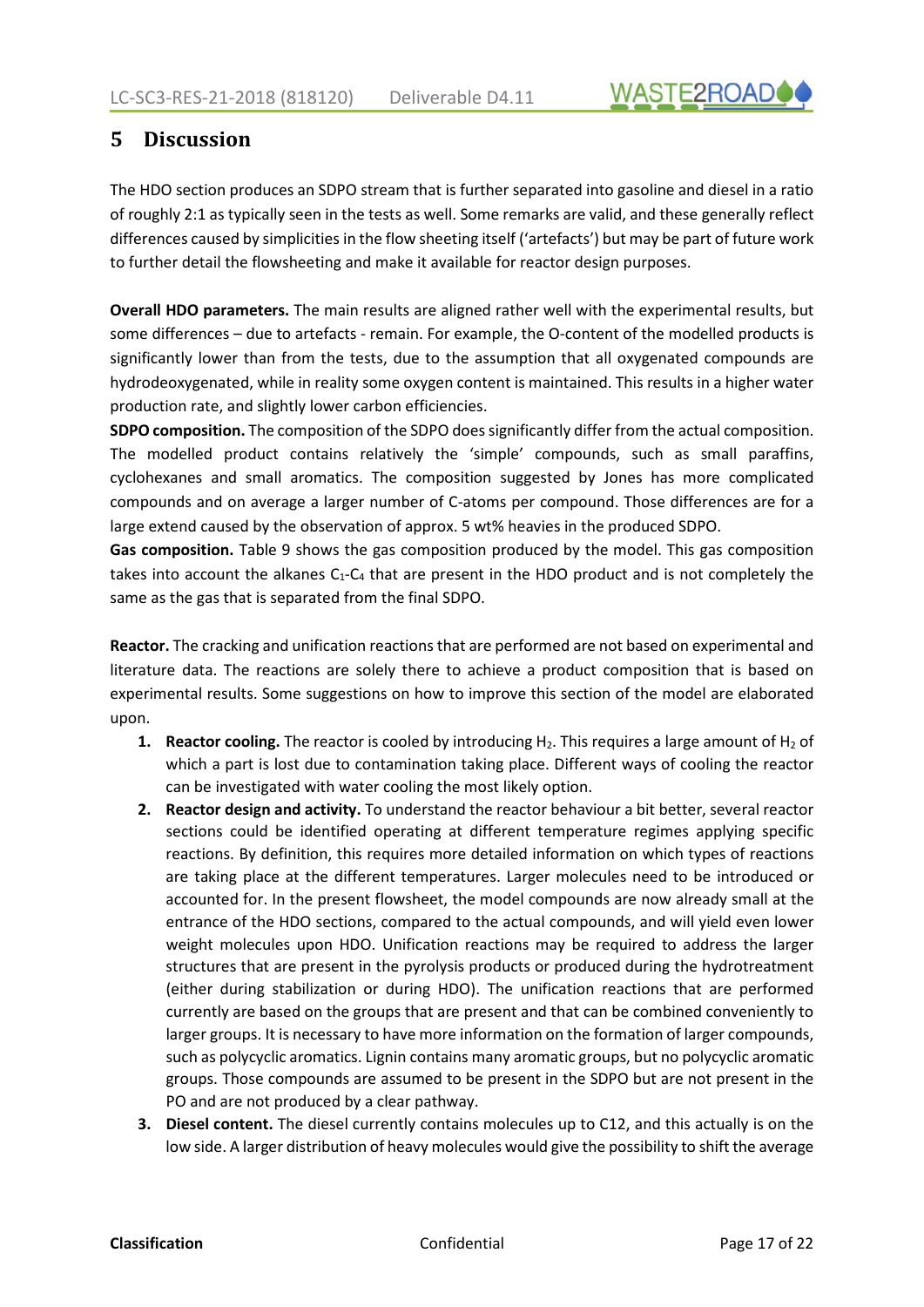number of carbon atoms per molecules upwards, resulting in a more realistic composition of the diesel.

- **4. Gas separation.** The gases are separated via two flashes and a decanter. This separation can potentially be achieved more efficiently.
- **5. Decanter.** The decanter contains fixed split fractions. The split fractions should be checked with experimental data, and ideally the decanter should be modelled via solubility values.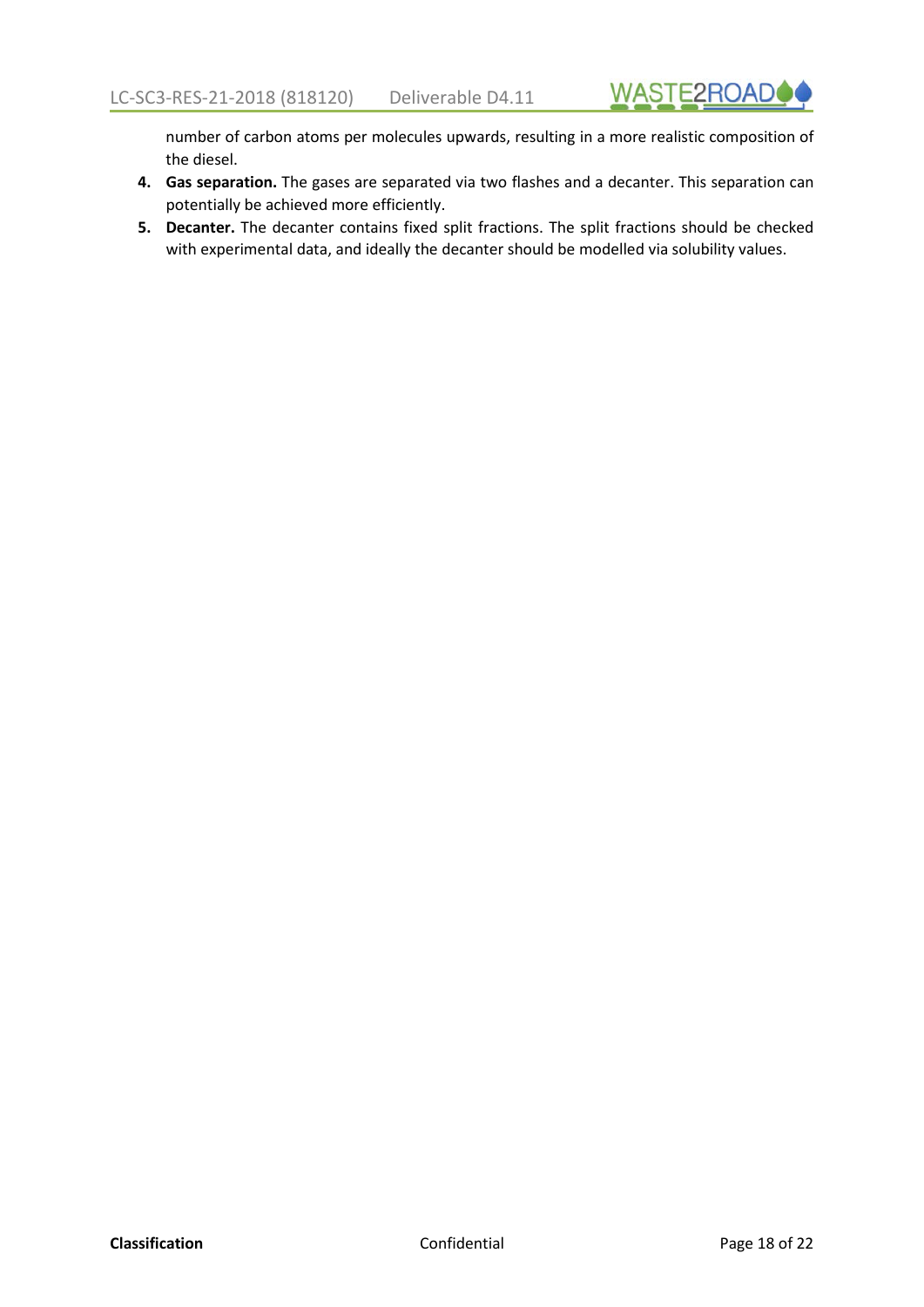

## <span id="page-18-0"></span>**6 Conclusion**

The hydrotreatment model developed includes the reactors and other unit operators required to produce gasoline and diesel from pyrolysis oil in a stand-alone unit. The obtained results show rather good agreement with the data available at BTG, apart from any exothermal behaviour. The background here is that the oils from pyrolysis must be taken as merely monomeric structures, opposed to the oligomeric structuresthat will be produced in practise. Flowsheeting programs as CoCo, Aspen or Hysis cannot use compounds with high molecular weight component such as pyrolytic lignin or di- and trimeric carbohydrates, let alone the various complex structures derived from it. In the pyrolysis of biomass this inevitably leads to a miscalculation of the heat of reaction, and an endothermicity lower than expected from experiments. This additional exothermicity is compensated for in the hydrotreating section where the damping character of the endothermic cracking reactions is then neglected. To cope with this in the flow sheeting, in the model published the reactors are taken isothermal. Duties are listed within the flow sheeting program.

The model solves quickly, even when large alterations are made. Only the hydrogen recycle in the stabilisation section shows solving difficulties. The carbon flow included in the model gives a clear first indication of the efficiency of the process during the different process steps.

Interestingly, but part of future explorations, a subsequent model including a steam reforming of byproduct gases suggests that a hydrotreatment process combined with a steam reforming section may be close to self-sustaining in hydrogen.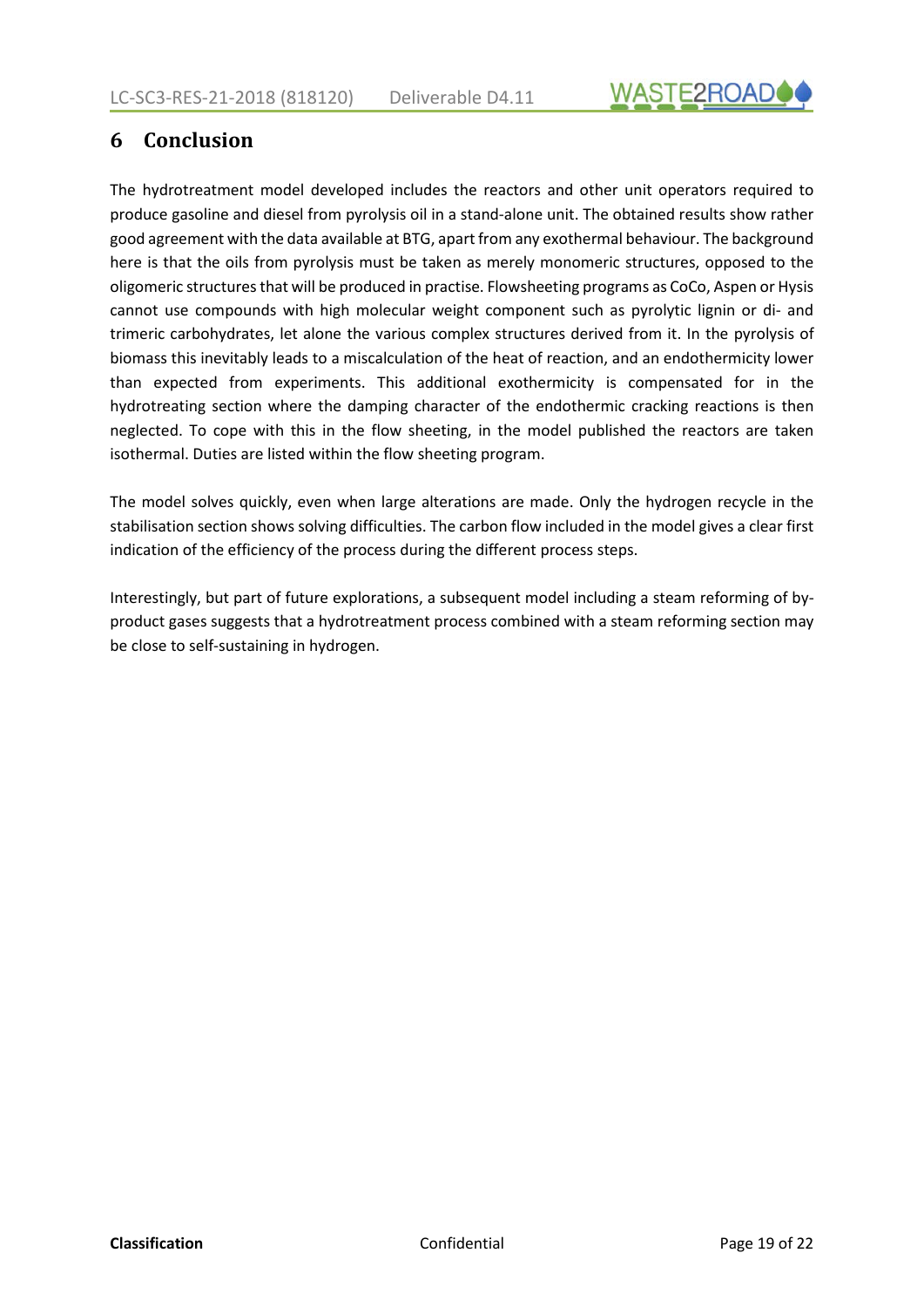

# <span id="page-19-0"></span>**7 Bibliography**

- Andrews, R. J., Castelijns, K., Fadnes, F. H., Irvine-fortescue, J., Williams, S., Jamaluddin, A. J., Mullins, O. C. (n.d.). Quantifying Contamination Using Color of Crude and Condensate.
- Barbosa Lima, D. F., Ademar, F., Kaminski, M., & Matar, P. (2012). Modeling and Simulation of Water Gas Shift Reactor: An Industrial Case. *Petrochemicals*. https://doi.org/10.5772/37181
- Christensen, T. S. (1996). Adiabatic prereforming of hydrocarbons An important step in syngas production. *Applied Catalysis A: General*, *138*(2), 285–309. https://doi.org/10.1016/0926- 860X(95)00302-9
- Constantinou, L., & Gani, R. (1994). New Group Contribution Method for Estimating Properties of Pure Compounds, *40*(10), 1697–1710.
- Figueirêdo, M. B., Jotic, Z., Deuss, P. J., Venderbosch, R. H., & Heeres, H. J. (2019). Hydrotreatment of pyrolytic lignins to aromatics and phenolics using heterogeneous catalysts. *Fuel Processing Technology*, *189*(January), 28–38. https://doi.org/10.1016/j.fuproc.2019.02.020
- Gómez-monedero, B., Ruiz, M. P., Bimbela, F., & Faria, J. (2017). Applied Catalysis A , General Selective hydrogenolysis of  $\alpha$  e O e 4,  $\beta$  e O e 4, 4 e O e 5 C e O bonds of lignin- model compounds and lignin-containing stillage derived from cellulosic bioethanol processing. *Applied Catalysis A, General*, *541*(February), 60–76. https://doi.org/10.1016/j.apcata.2017.04.022
- Joback, K. G., & Reid, R. C. (1987). ESTIMATION OF PURE-COMPONENT PROPERTIES FROM GROUP-CONTRIBUTIONS, *6445*(May). https://doi.org/10.1080/00986448708960487
- Lu, Q., Hou, Y., Laraib, S. R., Khalifa, O., Li, K., Xie, W. luan, … Yang, Y. ping. (2019). Electro-catalytic steam reforming of methane over Ni-CeO2/Γ-Al2O3-MgO catalyst. *Fuel Processing Technology*, *192*(October 2018), 57–64. https://doi.org/10.1016/j.fuproc.2019.04.021
- Manufacturers, E. A. A. (n.d.). Differences between diesel and petroleum. Retrieved September 23, 2019, from https://www.acea.be/news/article/differences-between-diesel-and-petrol
- Pathway, B., Jones, S., Meyer, P., Snowden-swan, L., Tan, E., Dutta, A., … Cafferty, K. (2013). Process Design and Economics for the Conversion of Lignocellulosic Biomass to Hydrocarbon Fuels Fast Pyrolysis and Hydrotreating.
- Praveen, G., Lakshmi, V., Ganesh, A., & Mahajani, S. (2015). Chemical Engineering and Processing : Process Intensi fi cation Stabilization of pyrolysis oil : Comparison of reactive distillation and reactive chromatography, *95*, 327–338.
- property joback @ checalc.com. (n.d.). Retrieved from https://checalc.com/solved/property\_joback.html
- Sperle, T., Chen, D., Lødeng, R., & Holmen, A. (2005). Pre-reforming of natural gas on a Ni catalyst. Criteria for carbon free operation. *Applied Catalysis A: General*, *282*(1–2), 195–204. https://doi.org/10.1016/j.apcata.2004.12.011
- Sun, F., & Beekley, B. (2017). UCLA UCLA Electronic Theses and Dissertations by, 63.
- Venderbosch. (2019). 4 refinery deliverable.
- Vispute, T. P., & Huber, G. W. (2009). Production of hydrogen, alkanes and polyols by aqueous phase processing of wood-derived pyrolysis oils. *Green Chemistry*, *11*(9), 1433–1445. https://doi.org/10.1039/b912522c
- Vogt, E. T. C., & Weckhuysen, B. M. (2015). Fluid catalytic cracking: Recent developments on the grand old lady of zeolite catalysis. *Chemical Society Reviews*, *44*(20), 7342–7370. https://doi.org/10.1039/c5cs00376h
- Yin, W., Kloekhorst, A., Venderbosch, R. H., Bykova, M. V., Khromova, S. A., Yakovlev, V. A., & Heeres, H. J. (2016). Catalytic hydrotreatment of fast pyrolysis liquids in batch and continuous set-ups using a bimetallic Ni-Cu catalyst with a high metal content. *Catalysis Science and Technology*, *6*(15), 5899–5915. https://doi.org/10.1039/c6cy00503a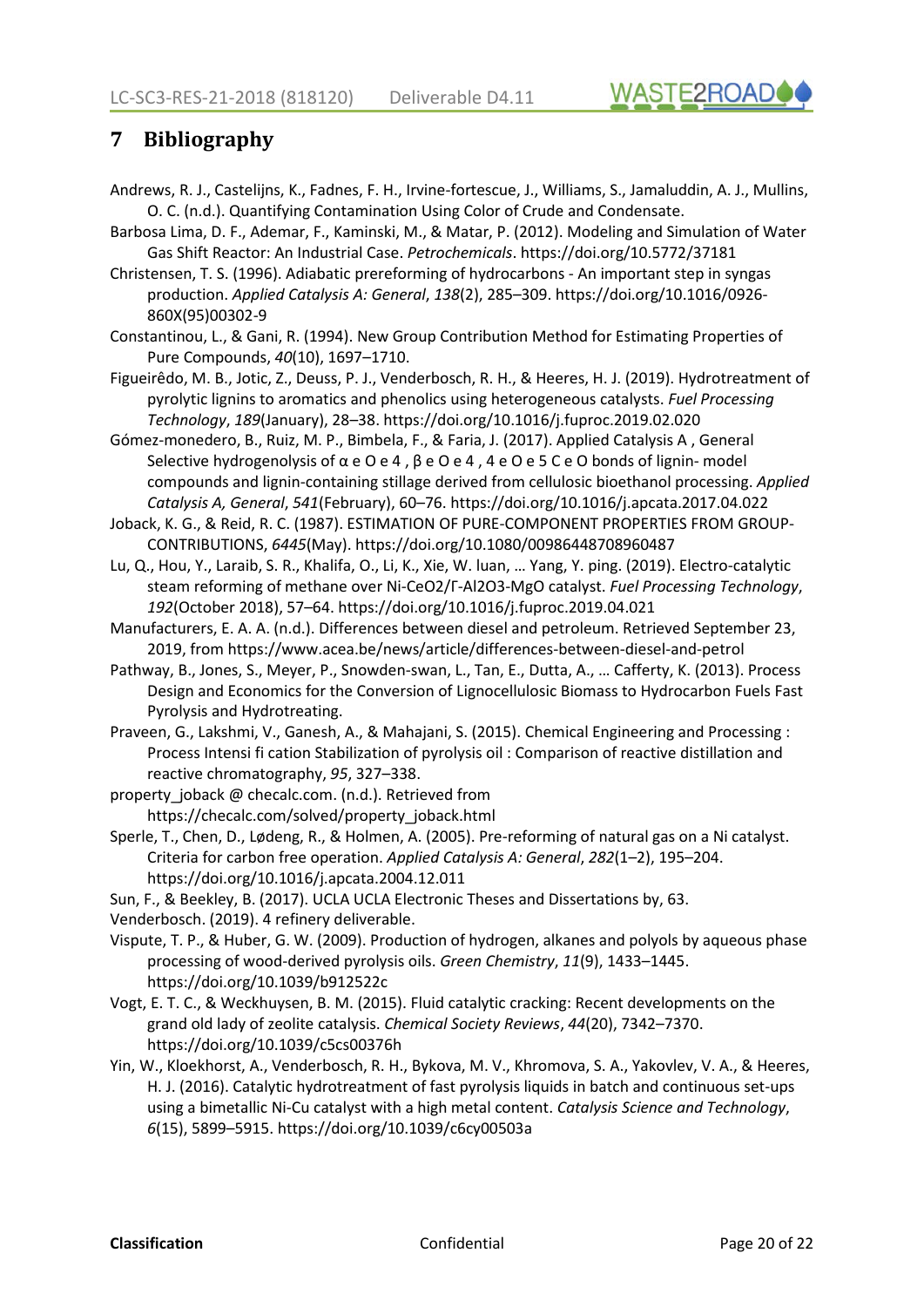

# <span id="page-20-0"></span>**8 Appendix B: Hydrotreatment reactions**